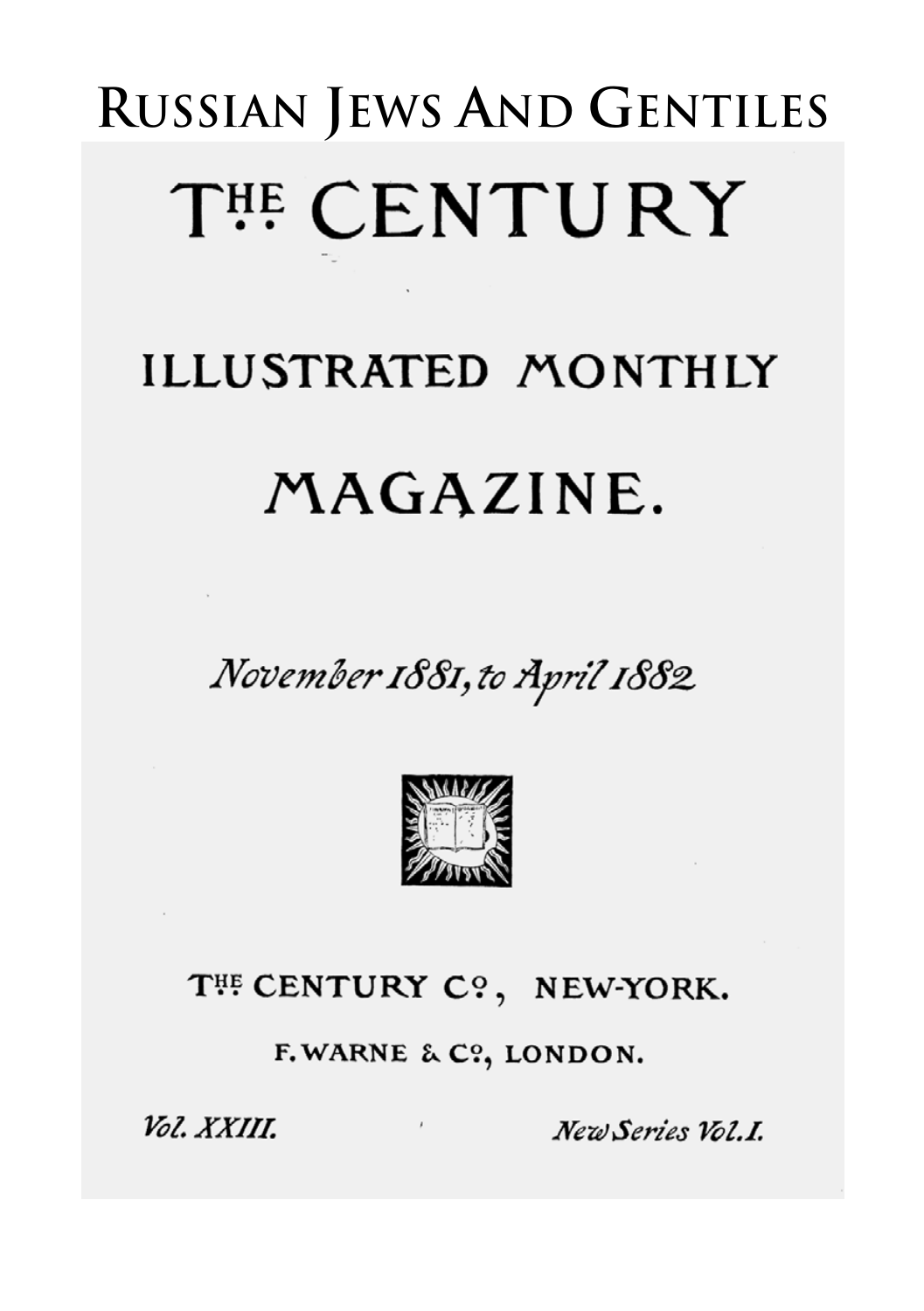### Russian Jews and Gentiles

FROM A RUSSIAN POINT OF VIEW

By Mme Z Ragozin

Published in The Century Magazine, Vol XXIII, November 1881.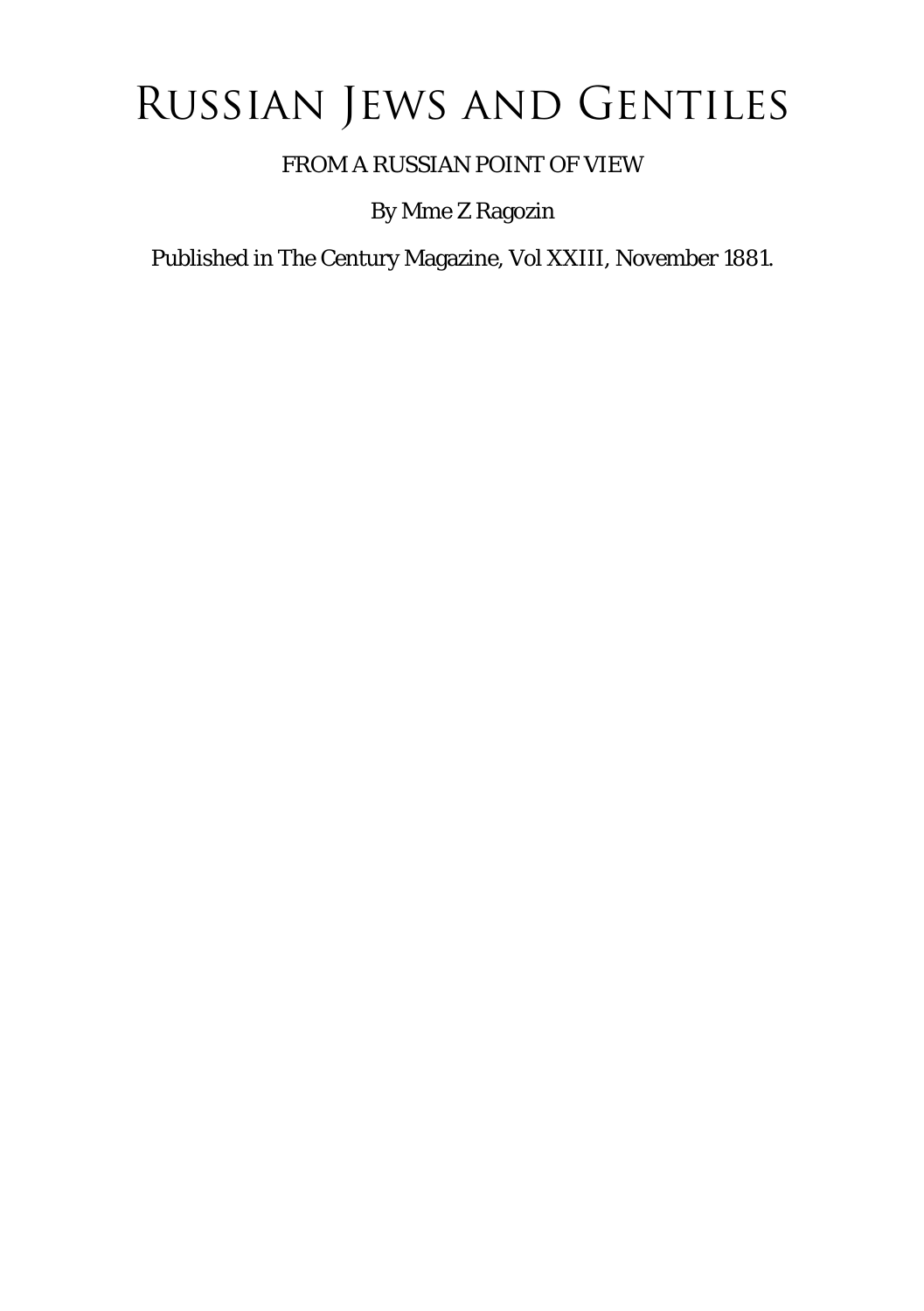Anti-Semitic feelings feeling still runs high: to this the late most unjustifiable demonstrations against Sarah Bernhardt in Galicia and Odessa bear witness. That is especially strong in the eastern part of Europe, where the Israelites are most numerous and most firmly sealed, is another indubitable fact. It also may be safely asserted that never, even in the quietest times, is this feeling wholly extinct. Were it otherwise, the popular outbreaks could not be so violent, so frequent, nor—to use a homely but expressive word—so "catching," nor so uniform in character, as they have been within not very many years in Romania, Galicia, eastern Prussia and, very lately in the south of Russia. When the effects are identical, the causes must be at least similar, and where the former recur with persistent iteration, the latter may be supposed to be permanent and deeply rooted. Now, looking back along the line of ages we find that no historical event recurs more surely, though at irregular intervals, than popular outbreaks against the Jews. Wherein lies the cause of this singularly tenacious phenomenon? Historians are quick and ready with their answer: "In religious intolerance, with its attendant spirits of fanaticism and persecution, and in the antagonism of race." Such an explanation may pass muster for the ages of mediæval darkness—but sweeping assertions seldom exhaust a subject, and this can be proved to be no exception to the rule. When the same phenomenon is reproduced periodically in our own time, under our eyes, and we are still told that "its only cause lies in religious intolerance and the spirit of persecution more shame to our enlightened nineteenth century," and when this is made the burden of a general hue and cry from the so-called progressive and liberal press of most countries, we become slightly skeptical, and desirous of looking into the matter for ourselves and more closely. We hope better things of our own time; we are familiar with it, being a part of it, and we know that its ruling spirit is not that of religious intolerance. We also know, from the teachings of the modern philosophical school of history, that the popular mind and feeling, however abrupt and unreasonable their outward manifestations may be, are strictly logical in their development, and that the masses, when they appear to be swayed by nothing but caprice, or a sudden gust of passion, or at best by a blind and defective instinct, are in reality ruled by irresistible hidden currents of historical life, not the less powerful because they act at great depths below the surface. To dive into those depths, to reach those currents, to ascertain their direction and force, is the task of the inquirer. Sometimes chance steps in, and by the discovery of some unexpected clew lightens the task. It so happens that such a clew, in this particular case, has been offered by a rather peculiar combination of circumstances in Russia several years ago, and as the interest in the subject has been strongly and somewhat painfully revived by the widespread tumultuous occurrences of the last twelvemonth or so, it is surely worthy of a few moments' serious attention, under the guidance of these revelations, which, though they concern specially the condition, power, and acts of the Russian Jews, will be found to possess more than strictly local importance. A convenient introduction is afforded us by the general rising against the Jews which took place last spring throughout the south-west of Russia, and of winch scarcely more than a bare mention was transmitted at the time to this country.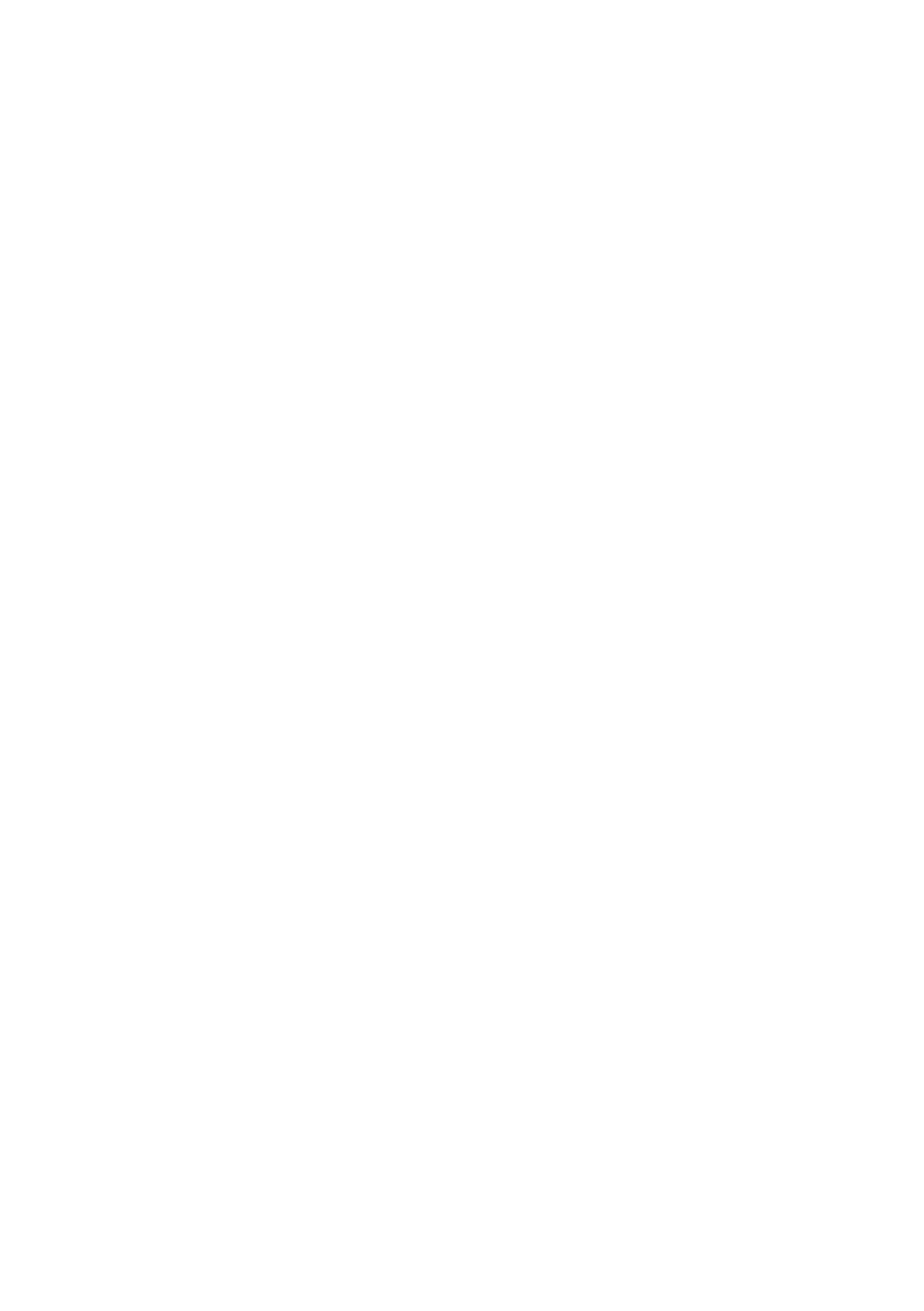The disturbances began at Ielizavetgrad, in the middle of the Easter week. How did they begin? On what provocation? The immediate occasion was too trifling to have been more than a pretense, a signal for something long impending. The first three holidays had passed over quietly, when, on the afternoon of Easter Wednesday, a quarrel took place at a much-frequented public-house on account of a broken drinking-glass, for which the offender refused to pay. The tavernkeeper, who was a Jew, from angry remonstrances passed to blows. A voice from the crowd around the bar was heard to shout: "They assault our people!" The uproar quickly spread along the street, and, in a few minutes, there was a mob of not less than a thousand men, which carried the news and the excitement from end to end of the city. The work of destruction began immediately, and raged all through the night and through the following day and evening, as late as midnight, when it stopped—not so much from fear of the troops who had been telegraphed for and only then had arrived, as because scarcely anything was left to destroy. To realize the extent of the ravages done, it must be kept in mind that Ielizavetgrad, situated on the highway between Poltava and Odessa, is a great commercial thoroughfare and a very wealthy city, with a population of forty-five thousand, of which fully one-third are Jews. The authorities were wholly unprepared. The ordinary police force was far too small to be of any use, and of the military only four squadrons, of cavalry were on hand—a force particularly ill-suited for action in narrow, crowded streets—not quite five hundred men in all against a mob of many thousands, half of them women and children. It was a good-natured mob, too, which did not provoke violence by resistance, but dispersed at the first collision; but the broken groups would join again some streets further off, and carry their devastations to other quarters where the field was still clear. As for the citizens of the better classes, they, of course, took no part in the proceedings,—but they did nothing to oppose them. Numbers followed the different mobs out of curiosity, as mere lookers-on. A certain secret sympathy with the rioters could even be detected, which the latter were not slow in perceiving, and acknowledged by sundry marks of friendly attention. Thus, on the "bazaar," or market-place, the ground being very wet and muddy, they spread it with carpets and woolen materials dragged out of the shops, at the same time politely inviting the spectators "to approach, as they need not lie afraid of soiling their nice shoes." The citizens would probably not have preserved this passive attitude had the rioters shown themselves at all cruelly inclined, and threatened the persons of the Jews instead of venting their rage only on their property. But, as it was, the worst instincts of a mob were not called into play, in great part owing to the prudence of the Jews themselves, who mostly kept out of sight. Had they "shown fight" at all, matters might have taken a more tragical turn, for the rioters gave signs of manifest irritation in the rare instances when revolvers were fired, very harmlessly, from windows. Crowds of women and children, and townspeople of the poorer sort, followed in their wake, picking up and carrying away all they could of the valuable property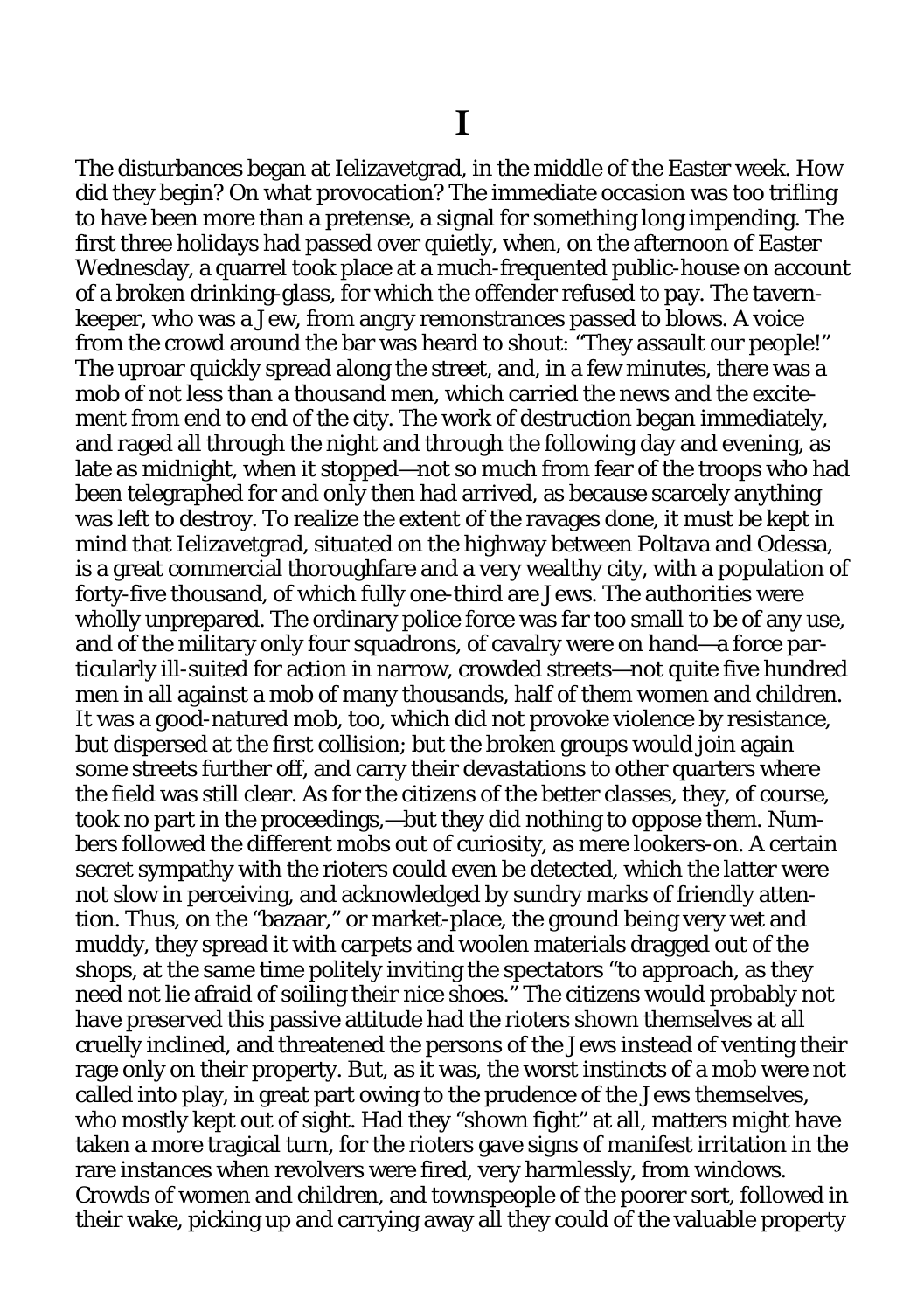which covered the ground, or lay piled in mud-bespattered heaps, and literally could be had, not for the asking, but for the taking. A noteworthy feature, and one that shows how entirely the actors were mastered by one feeling, that of animosity toward the Jews, is that the rioters—mostly workmen, handicraftsmen, and peasants from the environs—did not take anything for themselves; they merely destroyed. Some shop-keepers and householders tried to ransom their goods with sums of money. One gave a thousand rubles, another two thousand; many gave a hundred and fifty or two hundred. The rioters took the money, but only to fling the coin away and tear the paper to shreds, and then went on with their work. The only temptation which they could not resist was whiskey *(vodka)*. In the cellars of wholesale spirit-warehouses, every barrel was staved in or the faucets were taken out, till the whiskey stood several feet deep and the barrels actually swam. Three men were saved from drowning only by the timely assistance of the soldiers. Many lay senseless about the streets, and were picked up in that condition hours afterward. [1](#page-5-0) Yet, on the whole, the mob behaved—for a mob—with remarkable coolness and discrimination. Not a single Russian house or shop was touched, even by mistake, although protected only by crosses in white chalk on the doors and shutters, and occasionally by some saints' images *(ikonas)* and Easter loaves placed in the windows—a device which was found so efficient that the Jews did not fail to adopt it in other towns, where many saved their houses by it. Jews living in Christian houses were not molested; neither were Hebrew physicians and lawyers, they being considered useful members of society. Exceptions were made in favor of wellrecommended individuals. Thus, at the door of one house belonging to a Jew, the mob is confronted by the porter: "Boys" says he, "leave him alone! He is a good man, and often gives you work. I have been ten years in his service." "All right!" say the rioters, and pass on.

When the outrages were stopped at last, and the excitement had worn itself out, the city presented the strangest, wildest aspect. The streets were as white as after a fall of snow; for one of the mob's chief amusements had been to rip up every feather-bed and pillow they came across, and fling out the contents. The wooden houses were shattered, the furniture broken to pieces and left in heaps, mingled with kitchen utensils and household goods of every kind. Here might be seen the hulk of a grand piano, with lid and legs wrenched off and strings hanging out; further on, fine mahogany reduced almost to chips, with velvet rags still clinging to them, and close to that the *débris* of painted furniture of the commonest description. Not a pane of glass, not a window frame, not a door was left whole. Inside the houses the same ravages had been committed everywhere, with methodical regularity; every object, even the smallest, was broken or spoiled for use; the very stoves were demolished; nothing escaped destruction.

<span id="page-5-0"></span>**<sup>1</sup>** The account reads something like the famous episode of the Gordon riots in "Barnaby Rudge," minus the horrible accessory of the fire.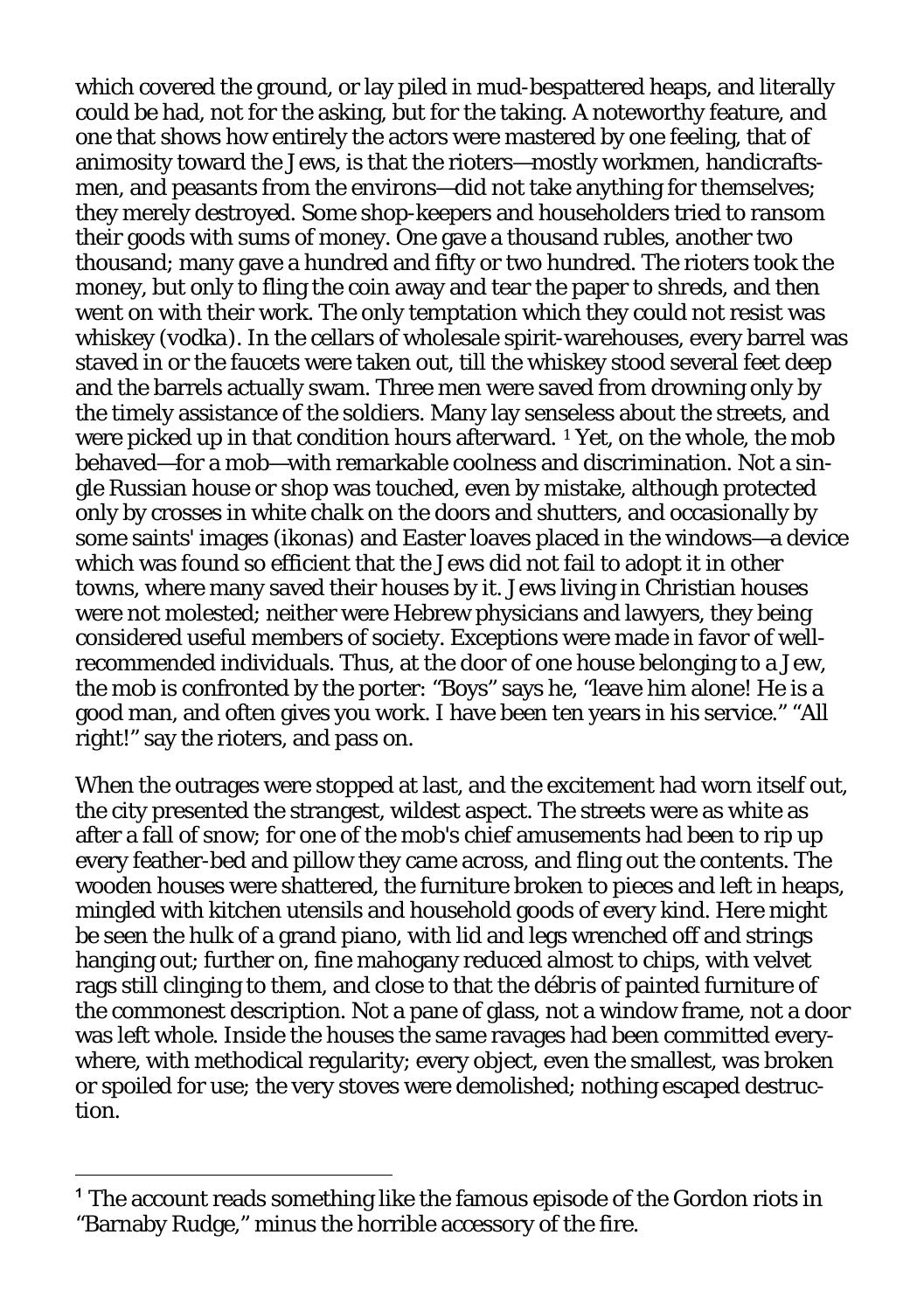The pawnbrokers' offices were the first to suffer; then came the public-houses, the wholesale wine and spirit shops, then the other shops, and lastly whatever the mob set eyes on that belonged to Jews. The marketplace or bazaar was one motley chaos of dry-goods, broken crockery, ready-made clothes, iron-ware, leather goods, spilt flour and grain. Of course, a vast amount of property was secured and carried off by marauders of the poorer classes, especially women and children, who followed the rioters for the purpose; but when a bill was posted all over the city, explaining that such conduct would be considered as robbery or secretion of stolen goods, and requiring all such unlawful prizes to be delivered at the different police stations within three days, whole wagonloads began to arrive, not only from different parts of the city, but even from the surrounding villages. These simpletons actually did not know that they were committing a blamable act and incurring a severe responsibility. When questioned or rebuked, they answered with the greatest candor: "Why, we did not steal these things; they were lying around, so we picked them up. We meant no harm." Of course there were exceptions, and in several instances, especially in other cities, great quantities, of valuable goods, as jewelry, watches, silks, and the like, where found in the possession of people whose social position put the plea of ignorance out of the question. Nay, well dressed women—ladies they could not be called—had been seen to drive to the scene of destruction and to fill their carriages with plunder. Many a private grudge, too, may have been indulged under cover of the confusion, as in the case of a certain, tradesman in Kiev, who rushed into the house of a wealthy Hebrew merchant at the head of a band of rioters, gave the signal of destruction by shattering with his own hands the piano and largest mirror, and under whose bed many valuables belonging to the same merchant were afterward found.

In Kiev and Odessa the riots broke out a few weeks earlier, in May and June, and took, a rather more malignant character; more personal outrages were committed; the troops and police were resisted, so that several people were killed and about two hundred wounded; passers-by, who were accidentally met by infuriated bands, were in imminent danger, and escaped it only by crossing themselves ostentatiously, after two men had already been struck down by mistake; two or three times the mob viciously had recourse to fire, poured kerosene on pieces of dry-goods, or set fire to barrels of oil, petroleum, tar, and pitch, and only the greatest vigilance prevented a general conflagration.

While all this was going on in the large cities, the small towns naturally followed suit. Great agitation prevailed in the villages also, but with comparatively trifling results,—on the one hand, because numbers of the peasantry had joined the rioters in the great centers; on the other because, immediately after the occurrences in Ielizavetgrad, Government officials had been dispatched all over the country, to talk to the people, exhort them to keep quiet, and explain to them to what consequences they would expose themselves unless they did. This was a most necessary measure, for the country people had somehow got possessed of an idea that a rising against the Jews would be connived at. There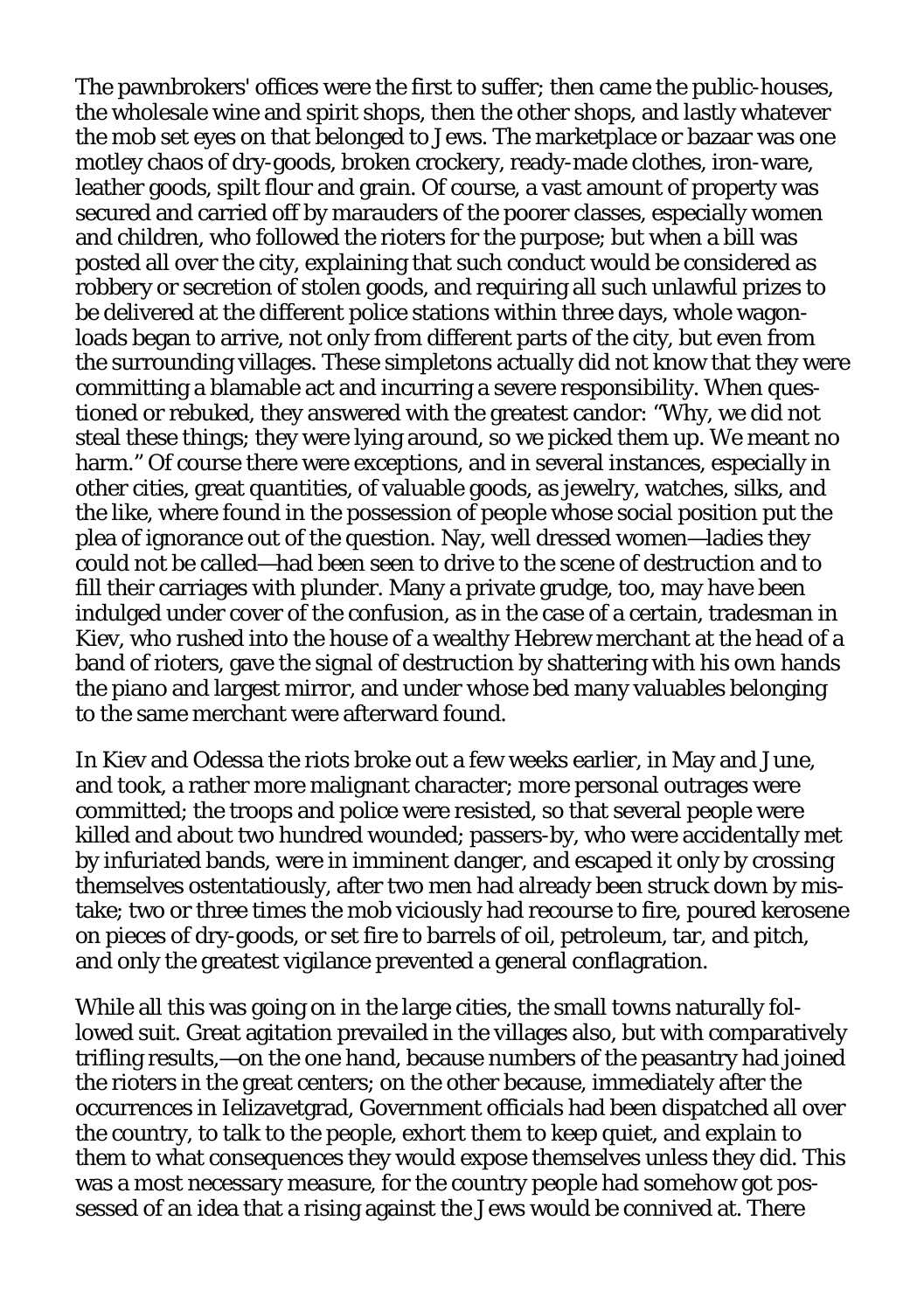were even vague rumors abroad that it was desired, nay that a certain mysterious "paper" had come from head-quarters, formally authorizing it, which paper was withheld from the public only because the local officials had been bribed by the Jews to conceal it. Where and how such nonsense could have originated and been circulated has never been found out. The fact, at all events, points to some hidden machinations, some underhand leadership, and there can be little doubt that the Nihilists—or socialists—were concerned in the movement, and secretly fomented it. Proclamations were found in the streets of Poltáva, and along the most frequented post-roads, exhorting the people to massacre the Jews *and the property-holding classes*. In another place a woman, disguised as a policeman, was caught distributing small printed sheets of the same description. Odessa being a university city, the working of the socialistic propaganda was especially apparent there, and, strange to say, of the students arrested for openly inciting the mob to the plundering and destruction of Jewish property, and to riotous proceedings generally, one was himself an Israelite. Yet, in the great amount of lawlessness committed in those wild weeks, these are isolated cases which do not warrant the assumption generally set up in official circles, that the Jewish riots of last spring were entirely the work of "the party." It was not to be supposed that the revolutionary agents should miss so good a chance of working on inflammable material—offered them, so to speak, ready for use. But their efforts must be looked upon as one of many sparks falling on a train of gunpowder.

The above is a very condensed, but faithful and not incomplete, account. Anecdotes might be multiplied, but as it is, no characteristic feature has been omitted. And now, after attentively perusing it, who will venture to affirm that religious animosity or the spirit of intolerance had anything whatever to do with the deplorable outrages committed on one-third of the population by the other two-thirds? On the contrary, do we not see that every motive *except* that one was at work more or less openly? Popular revenge, political propaganda, common greed, commercial rivalry,—as in the case of the small Russian tradesmen, who would not be sorry to get rid of Hebrew competition, nor averse to getting the same exorbitant interest themselves,—in short, most human passions are in play except religious intolerance. If more is needed to complete the evidence, here are a few miscellaneous scraps to the point.

> "When I reached the corn-bazaar," writes a special correspondent of the "Golos," from Kiev, "the Jewish shops were already demolished and plundered; the mob was just attacking the public-houses. Having broken in doors and windows, they rolled the barrels out on the street and broke them to pieces. Whiskey flowed in streams. The rioters waded they bathed—in whiskey. The marauding women carried it away by pail-fuls. Through the uproar I could clearly distinguish the shouts coming from all sides. 'The Jews have lorded it over us long enough!' 'It is our turn now!' 'They have got everything into their own hands!' 'Life is too dear!' 'They grind us to death!' etc. Some well-intentional persons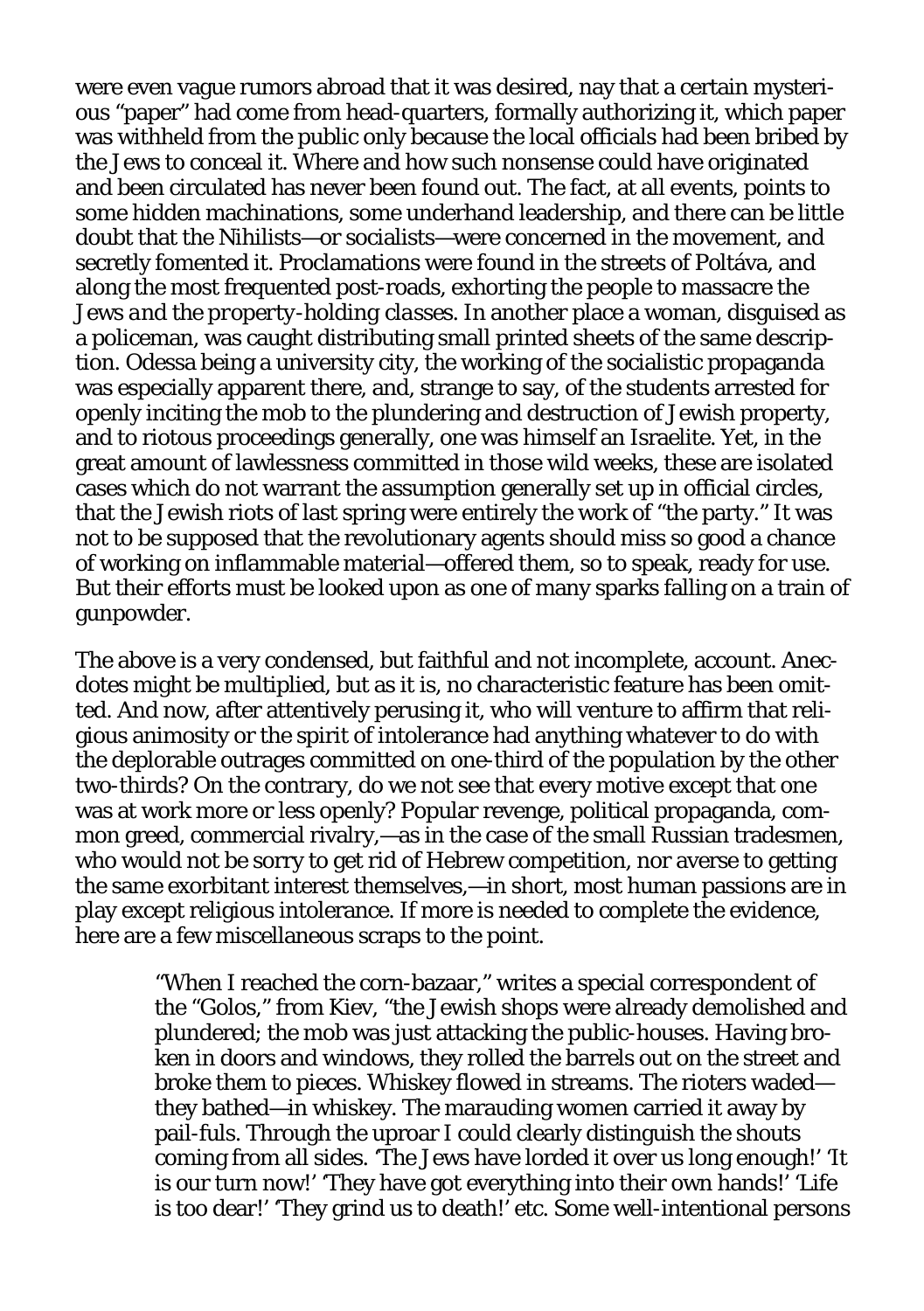went about amongst groups of idlers, who were evidently anxious to begin operations., and were forming into a sufficiently numerous mob, and tried to dissuade them, 'How can you be so foolish?' they would say, 'Don't you know that you will be punished?' The reply in almost every case amounted to this. 'No matter; we will take our punishment it will be *once*. The Jews torture us all our lives.'"

It is a fact so well known in Russia as to need no repetition or argument, that it is in part the merciless and systematic "exploitation," or, as the people so graphically describe it, *the sucking out* of the country's blood by the Jews which has brought the peasantry of the West to the depths of destitution. As a consequence, never, in the whole course of our history, has the rage for emigration been so much of an epidemic as it is growing to be since the Government has opened the wide fields of eastern Siberia and the Amoor country to settlers, offering them assistance, encouragement and advantages. The Little-Russian peasant, like every tiller of the soil, is deeply attached to the land that nourishes him and his family. Such a land, too!—one of the healthiest, wealthiest, most fertile regions in the world. Yet this fruitful land—the very "land of milk and honey"—they will abandon in gangs, half-villages at a time, their wives and children and some few wretched household goods piled on their wooden wagons, drawn by small, emaciated horses, sometimes a cow tied in the rear, but more frequently of late despoiled even of this last friend and chief support of the little ones, and start on their dreary tramp across half of one continent and the whole of another,—to them an incalculable number of miles,—for a distant, absolutely strange, nay, unimaginable goal, which half of them never reach,—all this with a recklessness which can come of nothing but despair. [2](#page-8-0)

Russia has millions of Mohammedan subjects. I do not mean our new subjects of Central Asia, but the Tatars along the Volga and in the Crimea, and the inhabitants of the highlands of the Caucasus. They are received, in the public schools and colleges, where they are taught the principles of their religious law by doctors *(mollahs)* of their own. They furnish good soldiers and distinguished officers to our army. They ply various crafts in the midst of our native population, especially those of peddlers, of cab-drivers, and hotel-waiters. They are thrifty and peaceable. Who ever heard of hostile outbreaks against them? A little good-humored raillery is all they ever have to encounter at the hands, of our people, who will call them "Pig-ear" in fun, or sometimes in derision, when angry or quarreling, in allusion to their horror of pork. "Shaved-pate" is also a current appellation, which they are so far from taking in bad part that a Tatar peddler, if so hailed by some housewife from the other side of the street, will immediately walk over, and, of course, drive the best bargain he can. But the people would no more think of attacking the Tatar quarter in St. Petersburg, or demolishing and plundering a Tatar village on the Volga, than of so dealing

<span id="page-8-0"></span>**<sup>2</sup>** There is another current of emigration from the Government on the Volga; and that, of course, has nothing to do with the Jews.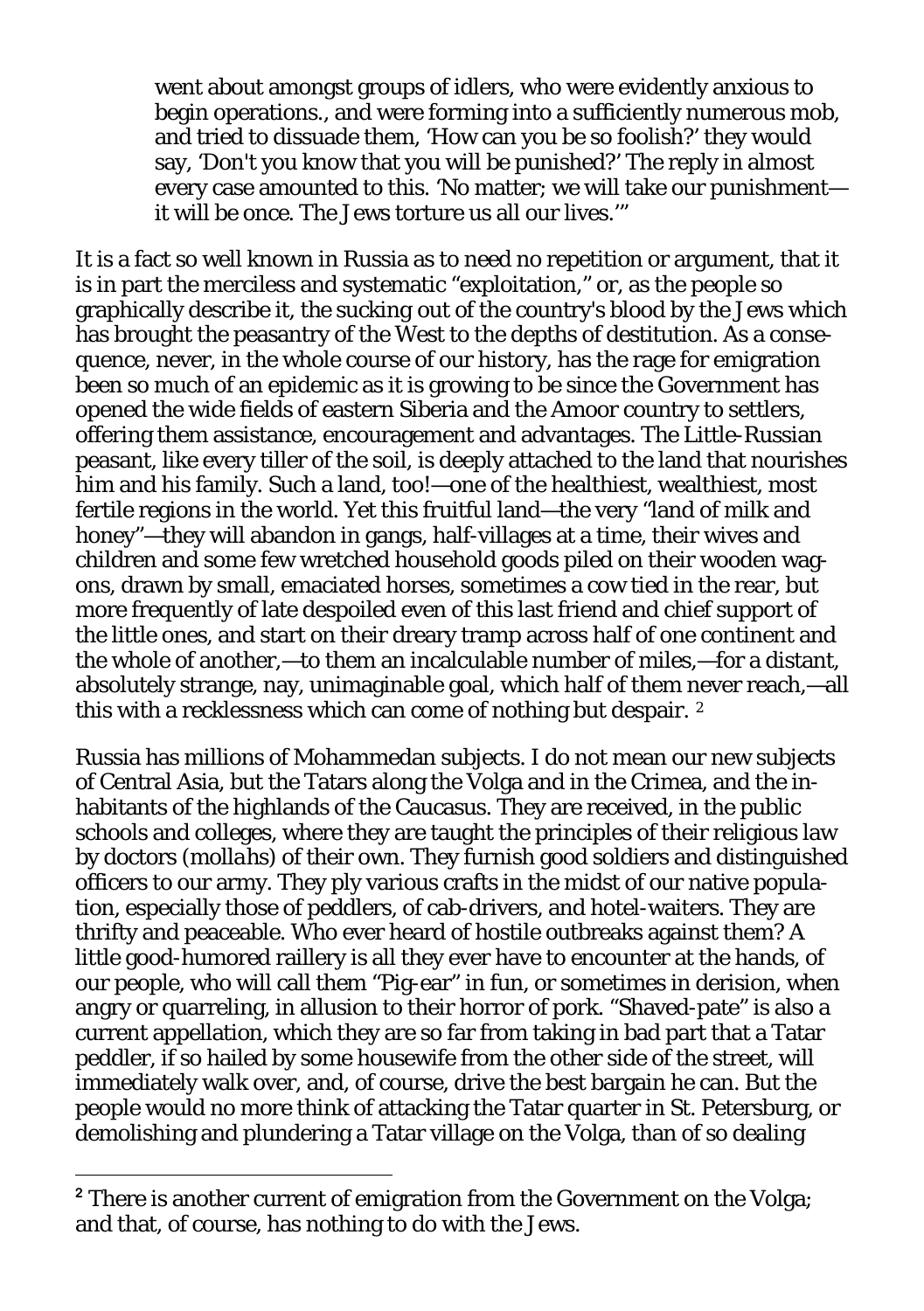with a Russian bazaar or homestead. Where, then, is the difference? Why this imperturbable good understanding with fellow-subjects of one race and religion, and this ineradicable animosity against those of another?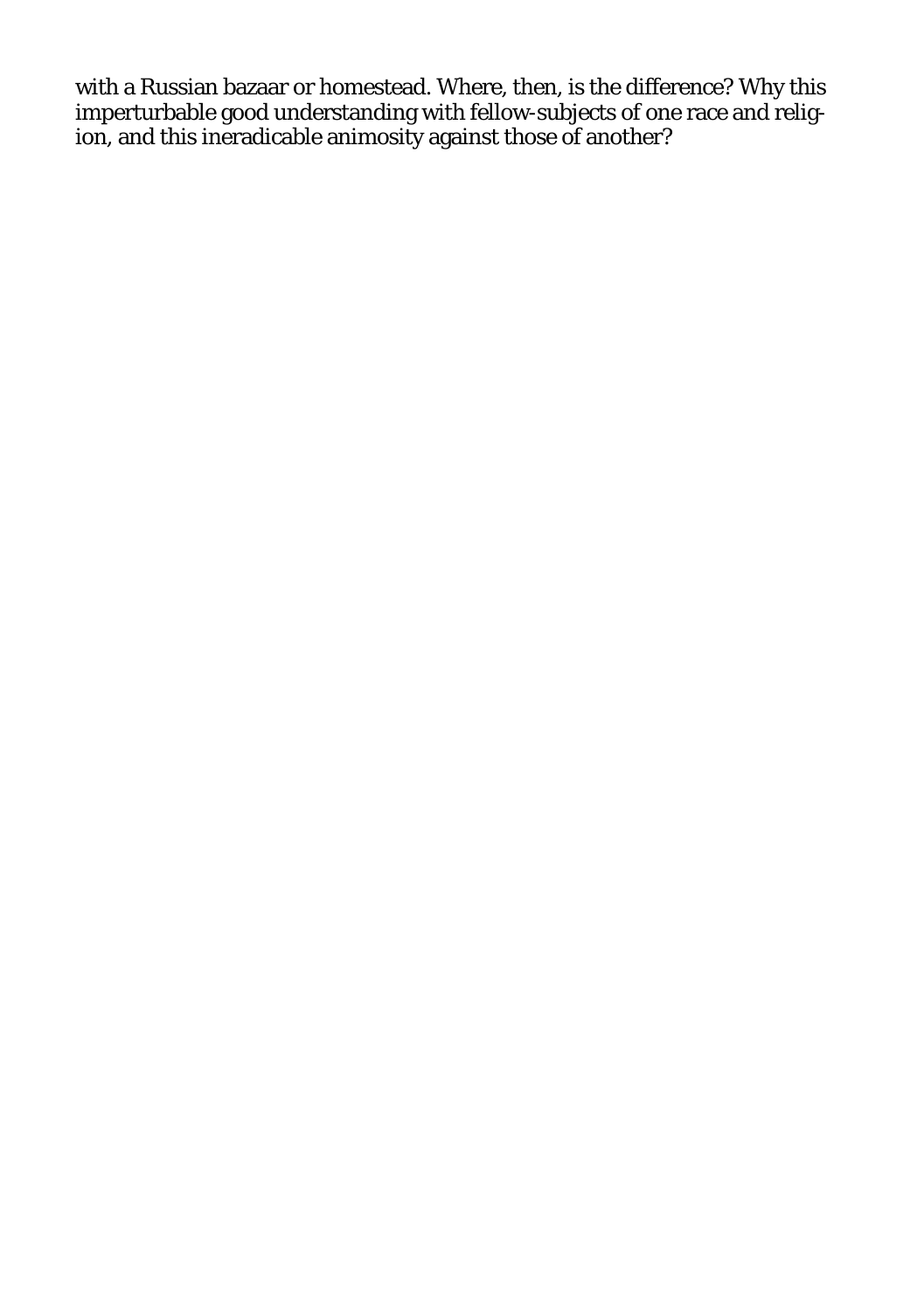If we were told that a certain great state, embracing under its rule populations belonging to several distinct races, had in the number several millions of subjects who, outwardly peaceable and harmless, nay, timid to cowardice and submissive to servility, were yet unceasingly and systematically undermining the well-being of the country they inhabit; who, while enjoying the fullest religious toleration and liberty of public worship, scrupulously perform every year a public religious ceremony which offers a loop-hole of release from the obligation of keeping any oath or promise made to the Government or to individuals belonging to the state religion; who, while sheltered by the laws equally with all their fellow-subjects, and, like them, entitled to sit in local courts of justice, are bound, under the direst penalties of excommunication, to decide cases brought before them only according to instructions received from a secret tribunal of their own; who are authorized and taught by their law to consider the persons and property of their fellow-subjects, if belonging to a different race and religion from theirs, as their natural patrimony, lawful for them to secure by any means; lastly, who contrive to feed whole districts in part on the refuse of the meat slaughtered for themselves,—if such a state of things were described to us as existing actually, in a great country, under a strong and well-established government, would not such a statement awaken in us a feeling of incredulity amounting to total disbelief? Surely no government can for a single moment tolerate so monstrous an anomaly! Certainly not—*i.e.*, not with its eyes open. But there are many ways of blinding the most wakeful eyes. Argus had a hundred of them, yet Hermes could charm them all. That the above is no wild fiction, but a statement of facts, an account of the condition in which the entire west and south-west of Russia has been for centuries, and is now, is the startling discovery which we owe to the remarkable collection of authentic documents, edited in 1869 by Jacob Brafmann, under official patronage, and with means of a semi-official source. But before examining and quoting the work, something must be said of the man, whose marked individuality invites attention.

There have of old been Jews of two descriptions, so different as to be like two distinct races. There were the Jews who saw God and proclaimed His law, and those who worshiped the golden calf and yearned for the flesh-pots of Egypt; there were the Jews who followed Jesus, and those who crucified Him; there were the thinkers and the sticklers; the men of the spirit and the men of the letter; Spinoza and his persecutors. To borrow, for a moment, Renan's noble and striking language, "in the course of its long history Israel has always had an admirable minority which protested against the errors of the majority of the nation. A vast dualism is the very essence of this singular people's life. It has been divided, so to speak, into two opposing families, of which the one represented the narrow, malevolent, hair-splitting, materialistic side of the genius of Israel, the other its liberal, benevolent, idealistic side. The contrast has always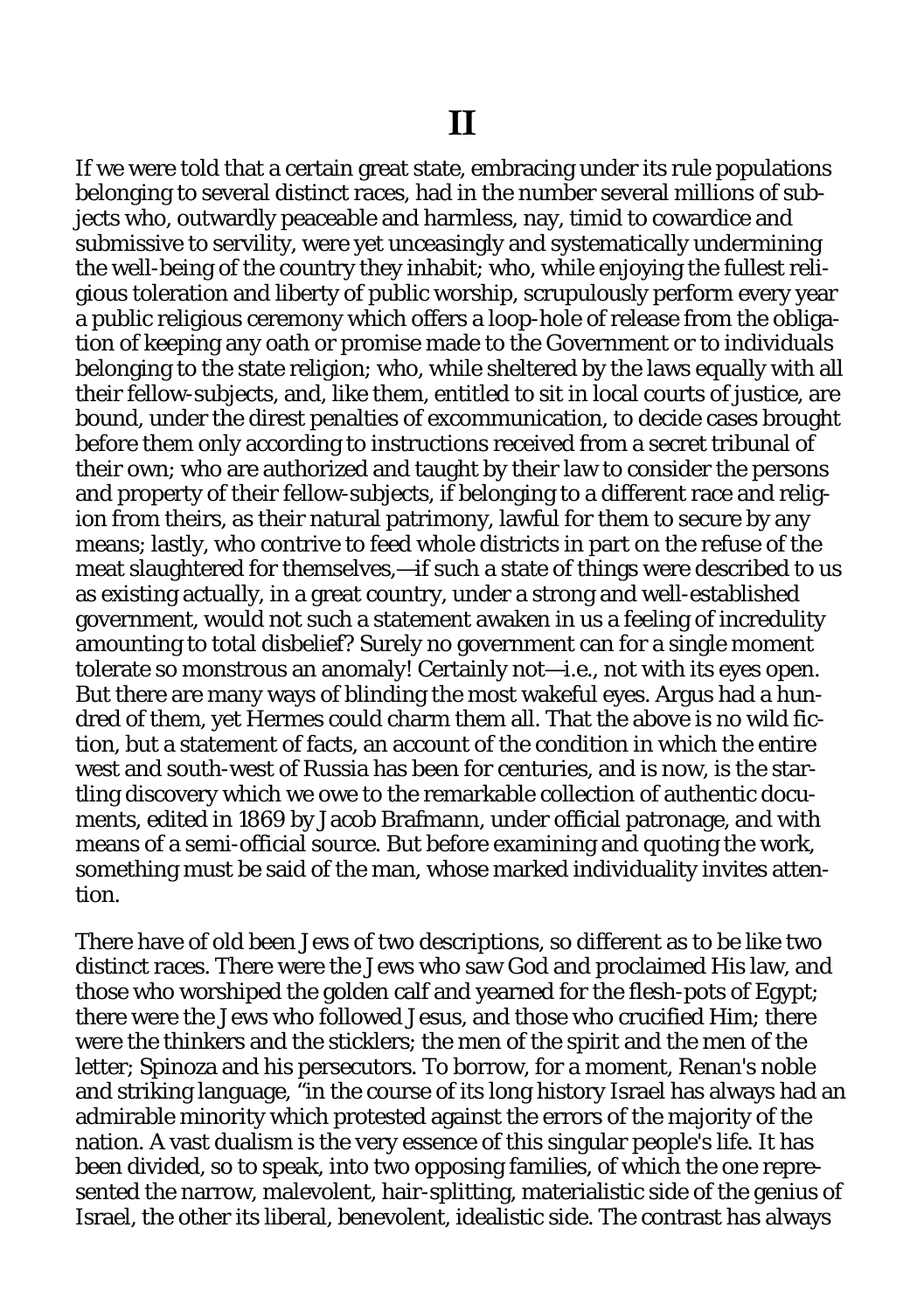#### been striking." [3](#page-11-0)

Jacob Brafmann is distinctively a Jew, but distinctively belongs to the "admirable minority." Of humble parentage, and in no way favored by fortune, he was raised out of his sordid surroundings and the narrow groove of his early training by nothing but the predominance of "the liberal, benevolent, idealistic" element in his nature. His boyhood was the same unenviable round of useless, unintelligent school learning, mischievous idleness, and precocious familiarity with sharp practice of every kind, which makes the Hebrew youth of the poorer class so unattractive a specimen. "Education" for the Hebrew boy of small means begins, indeed, at the age of five or six, but consists entirely in learning to read and memorizing the "Prayer-book"; then chapters from the Pentateuch, with scraps of Talmudistic commentary, and it may be, at the last stage, fragments from the Talmud itself. Then, at seventeen or eighteen, comes marriage with all its cares and burdens,—and Hebrew wedlock is proverbially prolific, but too often without its solace and companionship, for the matter is usually arranged by the respective families, without reference to the young people's wishes or sympathies. Poor Brafmann fared but ill at this pass; the mate assigned him was exceptionally uncongenial to him. Doggedly he worked for his family, plying alternately sundry small trades and various crafts—that of cabdriver, of photographer, etc., with the versatility peculiar to his race, and to which they are partly driven by the necessities of an overcrowded, overstocked market in those centers of dense and abjectly poor Jewish population. But, unlike his brethren, he did not sink and harden in degradation. Through all those years of loveless, thankless toil, he never ceased to think, to observe, to learn—nay, to study, in the real and higher sense of the word, robbing many of his nights of their necessary rest, and bitterly upbraided by his young wife on account, not of his health, which suffered under the excessive strain, but of the candle which "he wasted." He became a Hebrew scholar, he learned Russian and German—the literary German, not the mongrel jargon which Jews all talk in those parts—at the age of thirty-four; he even taught himself to read and understand French and Latin. He read the New Testament, and studied deeply in Christian theology. At length, and from sincere conviction, he became an open convert to Christianity, and received baptism. Life among his own people had now become impossible, but the education which he had given himself with almost superhuman persistence and intuition had fitted him for better things, and when he was appointed teacher of the Hebrew language at the seminary [4](#page-11-1) of Minsk, in 1860, he found himself in an honorable and, comparatively speaking, comfortable position.

Even before that, Brafmann had attracted the Emperor's attention by address-

<span id="page-11-0"></span>**<sup>3</sup> "**Les Évangiles et la Seconde Generation Chretienne," page 12.

<span id="page-11-1"></span>**<sup>4</sup>** The word "seminary" is always applied to ecclesiastical schools or colleges, placed under the jurisdiction of the local ecclesiastical authorities, and, as supreme resort, of the Holy Synod.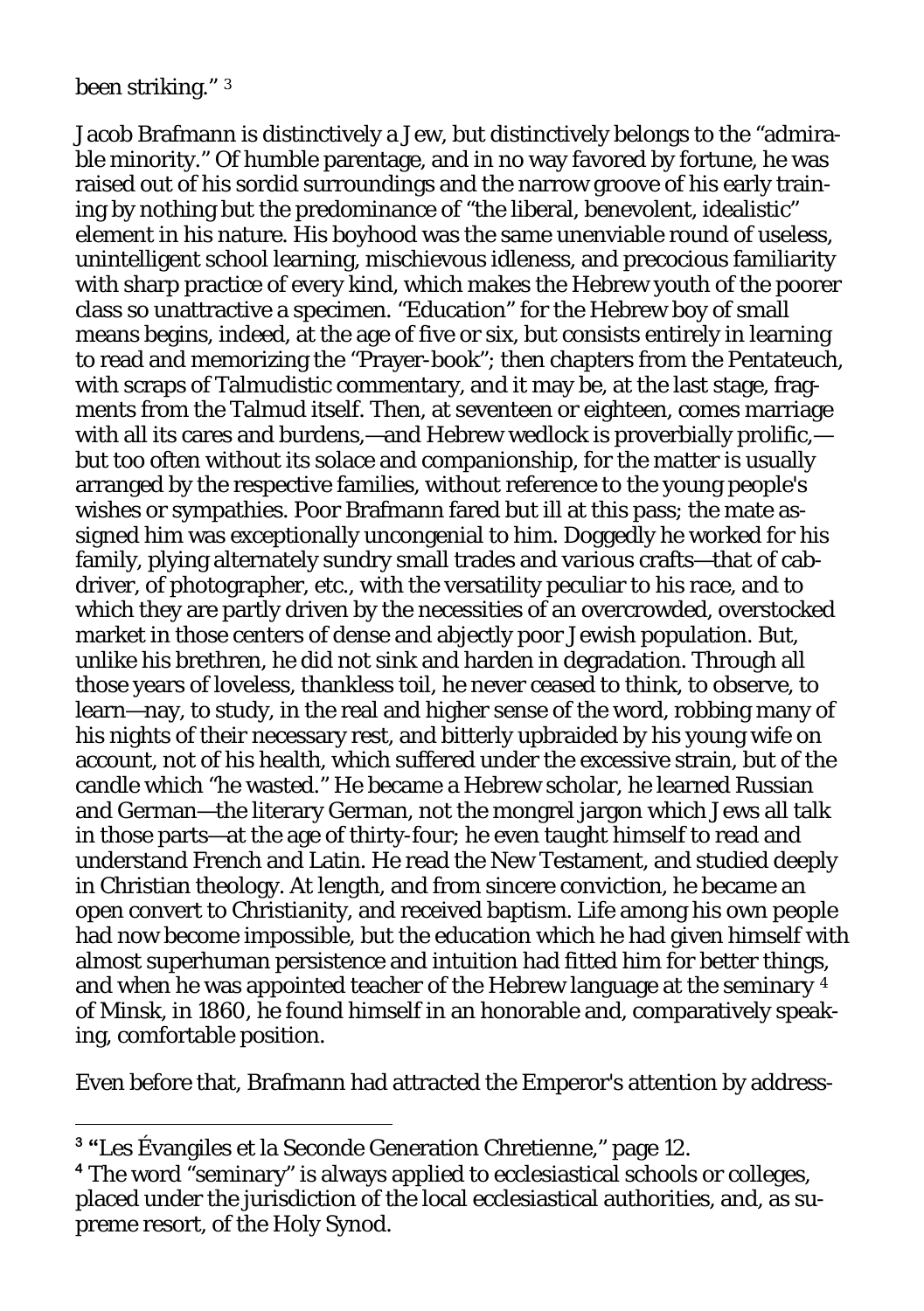ing to him a memoir concerning the anomalous position and conditions of life of his Hebrew subjects. The consequence was that, together with his appointment, he received an imperial order to study and propose ways and means for removing the tremendous obstacles which Jewish converts encounter when they declare their intention of becoming Christians. To aid him in his researches, access was opened to the greatest variety of sources bearing on the question,—on the one hand by the support of the bishop, on the other by that less official, but perhaps even more effective—of many a Hebrew well-wisher. "It was thus," says Brafmann, in his preface, "that a rich collection of materials accumulated in my portfolio, valuable not only for my special object, but as illustrating the condition of the Hebrew population generally. \*\*\* The most prominent feature of my collection is a package of more than one thousand authentic, documents, never published until this time—ordinances, resolutions, and acts of divers Jewish *Kahals* [administrative councils] and *Beth-dins* [courts of justice], which are of great importance as representing that practical side of modern Jewish life which can never be discerned by outsiders—by those who have not, so to speak, been reared within the synagogue walls. \*\*\*" "These documents," it is said, further on, "afford convincing evidence that the Kahal and Beth-din rule the private and social life of the Jewish population in a great measure independent of the Talmud, and that their own private ordinances, supported by the penalty of the *kherem* [excommunication] are of far greater moment to the modern Jew than the Talmud. \*\*\* They show as clearly as possible in what way and by what means the Jews, notwithstanding their limited rights, have always succeeded in driving alien elements from the towns and boroughs where they have settled, to get into their hands the capital and immovable property in those places, and to get rid of all competition in commerce and trades, as has been the case in the western provinces of Russia, in Poland, Galicia, Romania; by what miracle it could come to pass that whole departments of France were found to be mortgaged to the Jews in 1806, as Napoleon tells Champagny in his letter of November 9th of that year, although they formed only an insignificant minority in the empire, in all sixty thousand. Finally, what is most important to us, these documents contain the plain answer to the question why the labor and money expended by our Government, in the course of the present century, on the reformation of the Jews have brought no result." Of these thousand documents, ranging from 1794 to 1833, Brafmann published in his book, "The Kahal," a selection of two hundred and eighty-five, mostly dated from Minsk, in the government of the same name. Their authenticity is proved

- 1. by their very ancient look;
- 2. by the uniform notarial handwriting;
- 3. by the signatures of many persons which can be identified from other existing sources;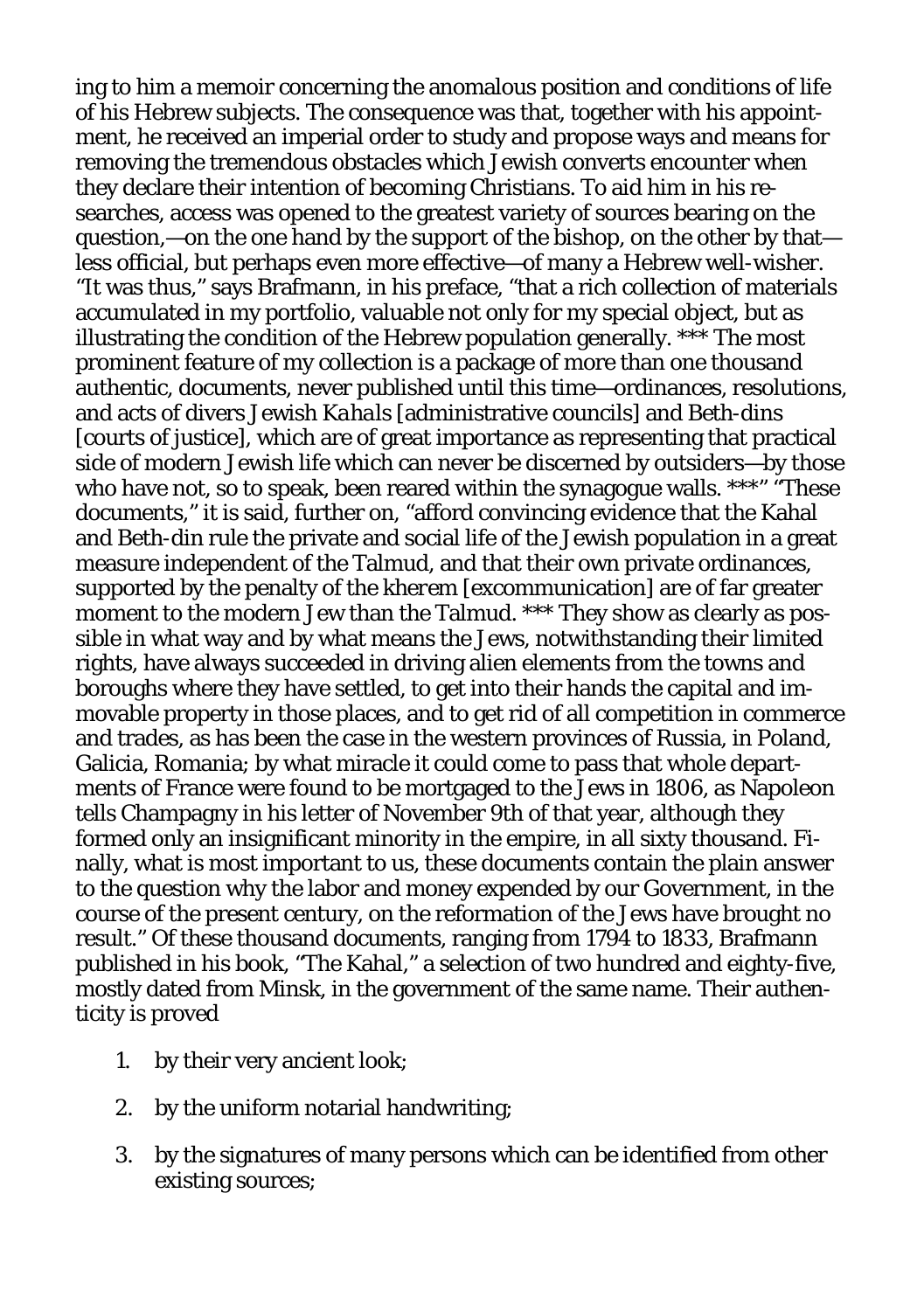4. by the water-mark in the paper on which they are written.

Before we examine their contents and the conditions of life which they illustrate, it may be well to define the exact meaning of some words which incessantly recur in them, and, first of all, that of the term kahal itself.

The *Kahal*, abbreviated from *kheder~ha~kahal*, is the town-council or administrative council of a Jewish community. Officially it purports to discharge only a few modest duties, distributing the taxes among their people, for the punctual payment of which they assume the responsibility before the Government, taking care of the sick, superintending the synagogue and all that pertains to Hebrew worship, ceremonial, and religious observances. On these grounds the institution is not only tolerated, but sanctioned and actively supported by the Government. In reality, it wields supreme, absolute, and unquestioned power over every phase of Hebrew life, both private and social, and manages to use the local Christian authorities as its unwitting tools, not only against its Gentile fellow-subjects, but against any of its own people who might feel inclined to demur at the heavy yoke imposed on them. To show that this is so, and what are the means employed, is the object of Brafmann's book, and will be that of our next chapter.

The *Beth-din* is the Talmudic court of justice, which exists in every Jewish community without exception, under the high protection of the Kahal, and under whose jurisdiction are placed all transgressions and litigations arising between private Jews, or between such and the Kahal. It answers to all the needs of Jewish mercantile life, and takes the place of the ancient Sanhedrin. It is a sacred institution, and its attributes are, even now, very extensive. It pretends to be simply a court of amicable arbitration, and is tolerated, but not officially recognized, by the Government.

The *Kherem*, or great excommunication, is the last resort and most terrible weapon which the Kahal and Beth-din always keep in reserve to quell incipient rebellion or punish actual disobedience. Brafmann gives the entire form, which, besides being very monotonous, is too long for reproduction here. There is something appalling in the virulence and malignancy of the curses launched upon the offender's head, and it is not astonishing that even liberal-minded Jews should often have faltered and been daunted before its tremendous vehemence. A general malediction is first pronounced in the name of God and all the celestial powers; then a special one for every month of the year, in this form: "If he is born in the month of Nisan, which is ruled by the Archangel Uriel, may he be accursed of that archangel and his angels," and so forth through the remaining eleven months; also the days of the week and the four seasons; then comes the final imprecation, to which great poetic force cannot be denied:

> "May the Lord's calamity hasten to overtake him; God, the Creator! Break him! Bend him! May fiends encounter him! Be he accursed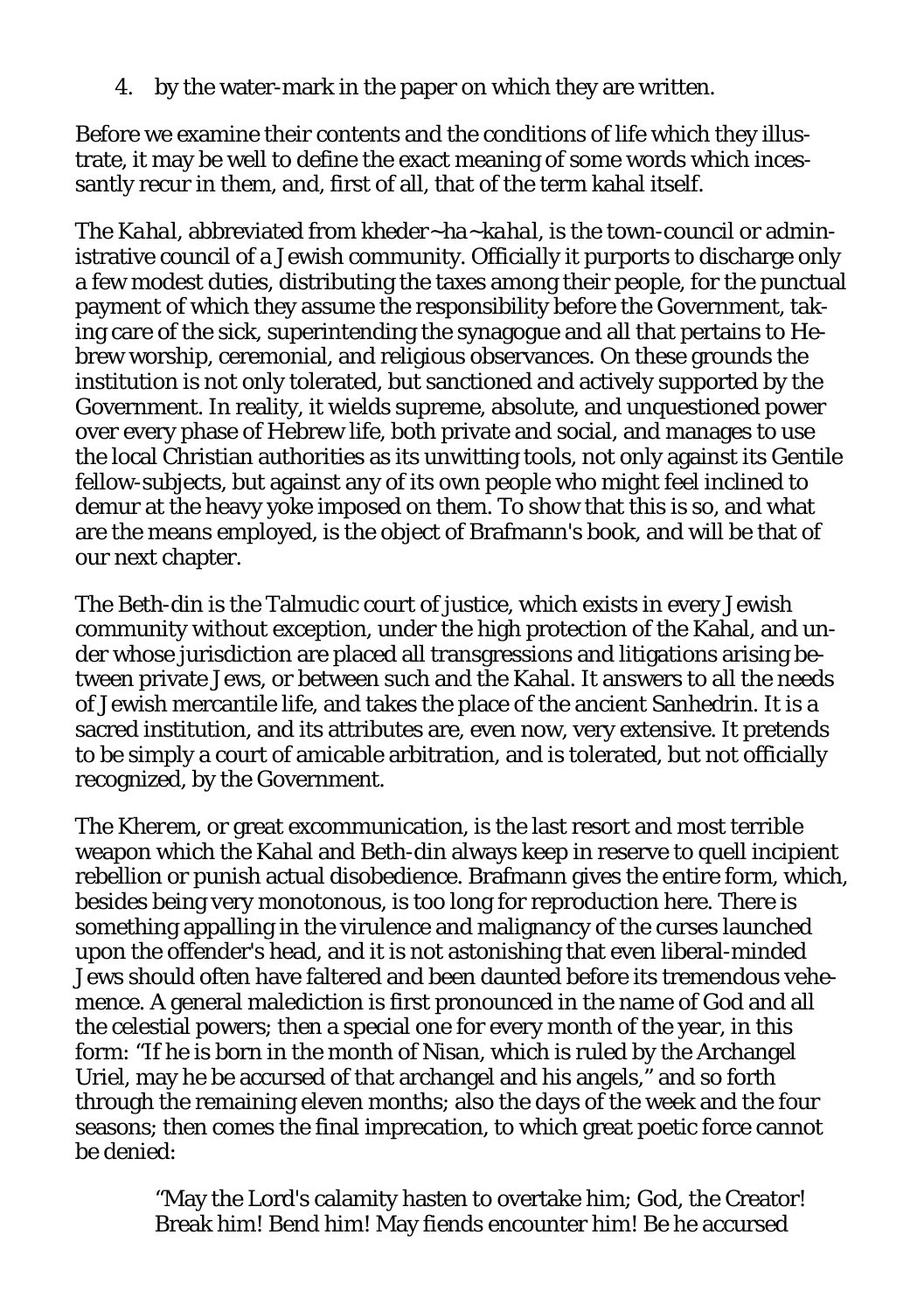wherever he stands! May his spirit depart suddenly, may an unclean death seize him, and may he not end the month! May the Lord visit him with consumption, brain-fever, inflammation, insanity, ulcers, and jaundice! May he pierce his breast with his own sword, and may his arrows be broken! May he be as chaff which the wind drives before it, and may the Angel of God pursue him! \*\*\* May his path be beset with dangers, covered with darkness! \*\*\* May he encounter direst despair, and may he fall into the net spread for his feet by God! May he be driven out of the realm of light into the realm of darkness, and cast out of the world! Misfortunes and sorrows shall fright him. He shall behold with his eyes the blows that shall fall on him. He shall be sated with the wrath of the Almighty. He shall be clothed with curses as with a garment. And God shall give no forgiveness to this man, but pour curses shall enter into him that are written in the Law. \*\*\* "

And as though this were not yet explicit enough, the denunciation is further completed in the circular addressed to "the wise men and elders of the nation," to notify them that a son of Israel has been cast into the outer darkness. After the introductory greeting and the enumeration of the offenses of the accused person, the kahal continues:

> "Therefore, we have laid the *kherem* on him. Do you so likewise, daily. Proclaim publicly that his bread is the bread of a Gentile; that his wine is the wine of idolatry; that his vegetables are impure, and his books even as the books of magicians. \*\*\* Ye shall not eat with him, nor drink with him; ye shall not perform the rite of circumcision on his son, and ye shall not teach his children the law, nor bury his dead, nor receive him into any corporations; the cup that he has drunk from ye shall wash, and in every respect ye shall treat him as a Gentile."

And now, after these necessary explanations, we can at last turn to that part of our subject to which the foregoing pages have been in reality only an introduction.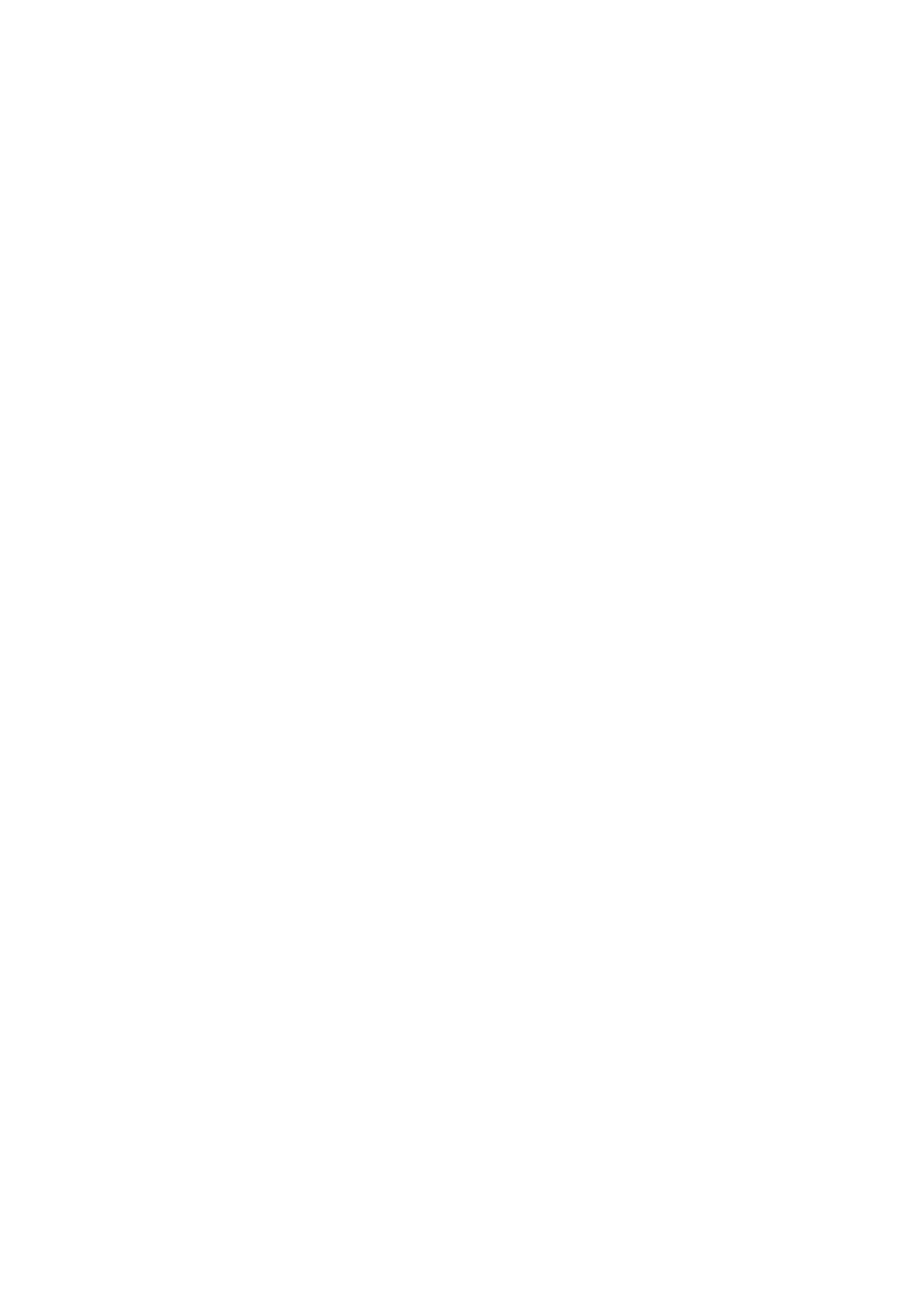### III

#### *"Die Juden bilden einen Staat im Staate." (The Jews form a State within the State.)*

These words of Schiller, Brafmann takes as his motto. Referring to them in the course of his book, he remarks that as a state without a territory is not admissible, so these words are usually taken by unsuspecting outsiders for a poetic figure rather than a historical truth. They little imagine that the fiction is turned into a momentous reality by a short item in the Talmud, which lays down as a fundamental axiom that "*the property of Gentiles is even as a waste, free unto all*" [5](#page-16-0) (*i.e.*, all Jews). Now, as the Kahal has the supreme direction of the affairs of every community, it follows that the Kahal of each district considers itself the only rightful owner and legal disposer of the territory within its jurisdiction, no matter who may hold it or any part of it in actual possession, Jew or Gentile, and that not arbitrarily, but on the ground of the *khezkatishoub*, a right well defined in the Talmudic code called *Khoshen-Hamishpat*, and the works of its learned expounders. One of the highest authorities among the latter, Rabbi Joseph Kouloun, in his highly respected work, "Questions and Answers," compares the property of Gentiles (section 132) to "a lake free to all," in which, however, no one may spread his nets but a Jew duly authorized by the Kahal. We continue in Brafmann's own words:

> "Considering, then, the Gentile population of its district as 'its lake' to fish in, the Kahal proceeds to sell portions of this strange property to individuals on principles as strange. To one uninitiated in Kahal mysteries, such a sale must be unintelligible. Let us take an instance. The Kahal, in accordance with its own rights, sells to the Jew N. a house, which, according to the state laws of the country, is the inalienable property of the Gentile M., without the latter's knowledge or consent. Of what use, it will be asked, is such a transaction to the purchaser? The deed of sale delivered to him by the Kahal cannot invest him with the position which every owner assumes toward his property. M. will not give up his house on account of its having been sold by the Kahal, and the latter has not the power to make him give it up. What, then, has the purchaser N. acquired for the money paid by him to the Kahal? Simply this: he has acquired *khazaka—i.e.*, right of ownership over the house of the Gentile M., in force whereof he is given the exclusive right, guaranteed from interference or competition from other Jews, to get possession of the said house, as expressly said in the deed of sale, 'by any means whatever.' Until he has finally succeeded in transferring it to his official possession, he alone is entitled to rent that house from its present owner, to trade in it, to lend money to the owner and other

<span id="page-16-0"></span>**<sup>5</sup>** Talmud, Treatise "Baba-Batra" page 55.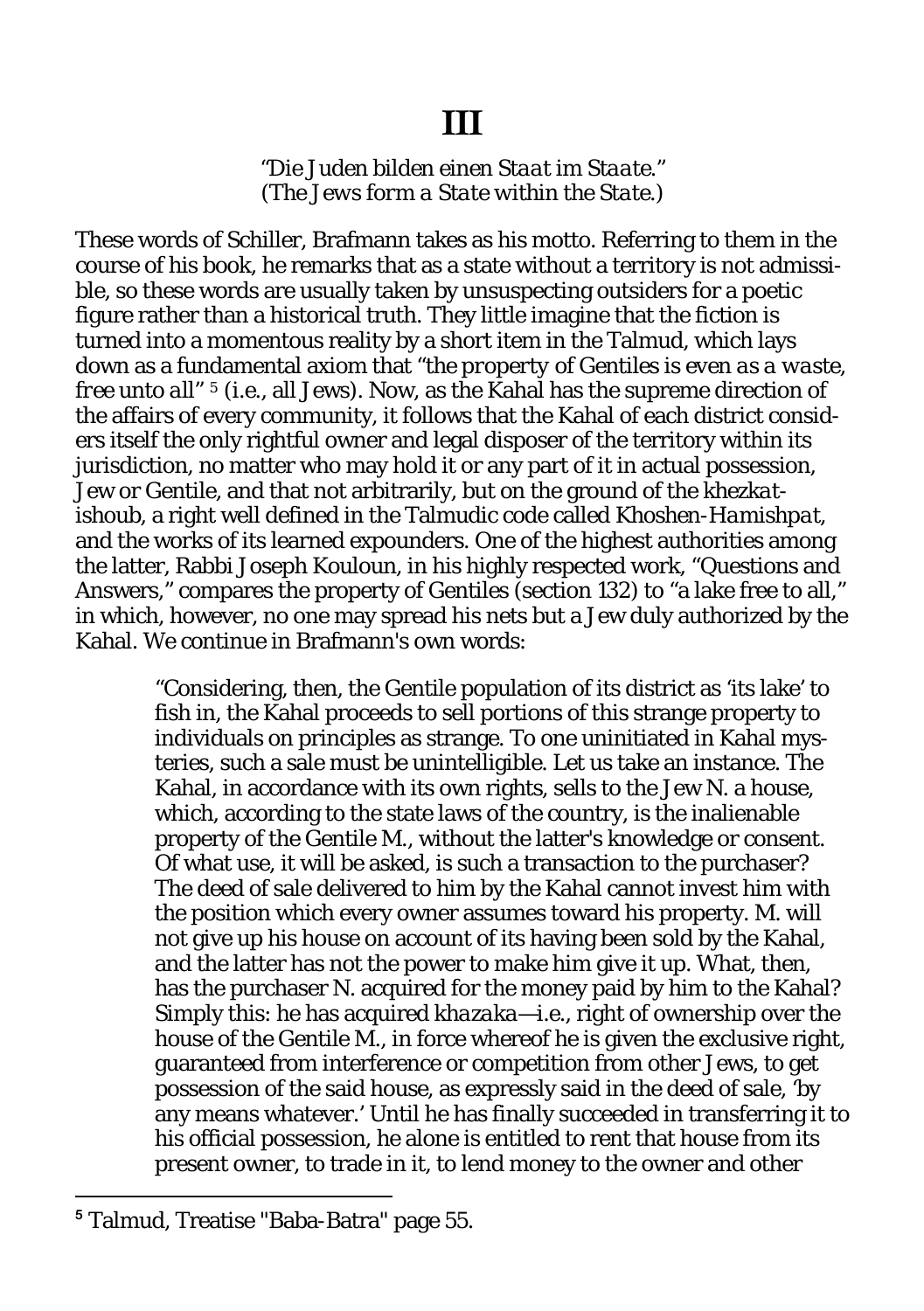Gentiles who may dwell in it—to make profits out of them in any way his ingenuity may suggest. This is what is meant by *khazaka*. Sometimes the Kahal sells to a Jew even *the person* of some particular Gentile, without any immovable property attached. This is how the law defines this extraordinary right, which is called *meropiè*: 'If a man [meaning a Jew] holds in his power a Gentile, it is in some places forbidden to other Jews to enter into relations with that person to the prejudice of the first; but in other places it is free to every Jew to have business relations with that person, for it is said that the property of a Gentile is *hefker* [free to all], and whoever first gets possession of it, to him it shall belong.'" [6](#page-17-0)

It will be noticed what stress is laid on money-lending as a means to effect the desired transfer of property. Indeed, it is the mainspring of the operation, and a case of failure is very rare. The proposed victim is tempted into borrowing, and enticed on and on by proffered facilities so long as it is supposed he still has a chance of rescue. When he has become entangled in the meshes of renewed bills and compound interest wholly beyond the range of his resources, the blow descends, and the fortunate purchaser enters into open possession of his secretly long-cherished property. Perhaps he sells it then to a Christian, so that it may revert back to the Kahal as *hefker*, and the process begin over again, to the advantage of some new "fisher." And the beauty of the thing is, there is no risk attached to it. It is all done snugly within the law. If people will borrow, they have to pay, and there are courts of justice in the land to see that they do. No matter what artifices have been used to inveigle them, what amount of fine psychology has been put in play to find out their weak sides and attack them the law has nothing to do with that. In the rural districts, the process is still easier and the result still sadder. Jews do not live in villages; there is nothing for them to do there. They prefer more populous and, above all, wealthier centers, where the artificial demands of city life give scope to the display and bartering of tempting wares of all kinds.

Of these wares, there is one which the overworked, underfed, ever careworn peasant cannot resist—*vodka*. It is warmth in the inhuman winter cold; mirth in his rare hours of rest; strength—fictitious, it is true, yet upholding him for the time—when he sinks under the day's task; medicine in sickness; above all, it is forgetfulness. And if poets, with everything to make life a dream of beauty, have cried out in weariness of heart, "The best of life is but intoxication," surely the poor plodder may be excused for feeling the same in the only sense accessible to his limited experience. And truly, in moderation, whiskey is a necessity to our peasant, imposed by the climate and the conditions of his life. But how easy the slip into excess! And where the line? Well do the Jews know all this, and so the public-houses in the villages are all kept by Jews—a plenteous and never-

<span id="page-17-0"></span>**<sup>6</sup>** "Khoshen-Hamishpat" section 156, paragraph 17, and Treatise "Baba-Batra," chapter 8.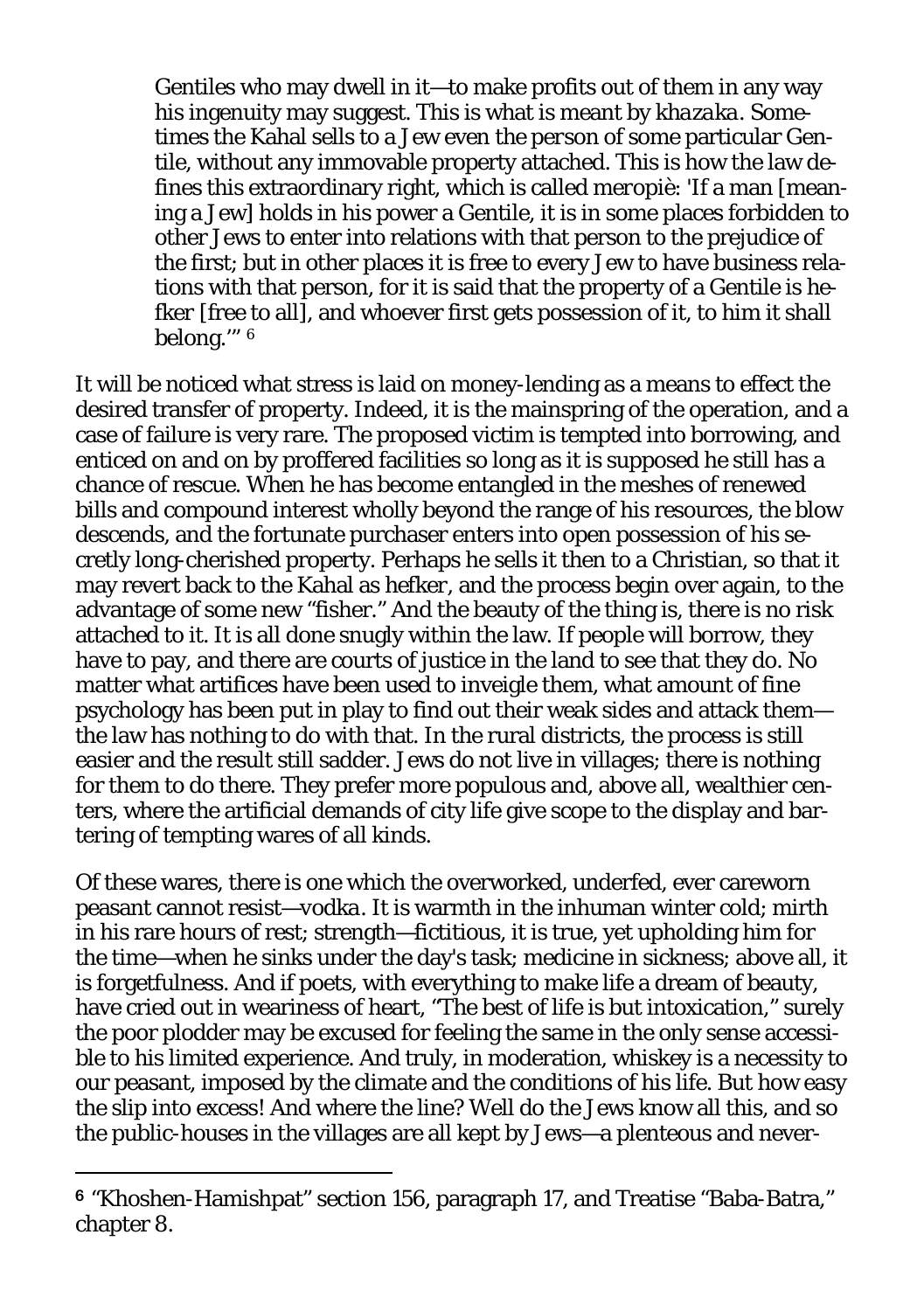failing source of replenishment to the exchequer of the kahal. In every village are one or two public-houses, or more, according to its size and the number of its inhabitants; for there must not be more fishers than the lake can support, nor must it be fished out all at once. How complete the success let any village of our western provinces witness, with its wretched, weather-beaten cabins, hingeless doors and shutters, crooked and thatchless roofs, and rotting doorsteps; its tottering, yawning barns, scantily propped by poles; empty stables, solitary plows and wagons under ruinous sheds; finally, the long trains of Amoor emigrants mentioned in our first chapter. And if figures are wanted, let this suffice: in 1869, seventy-three per cent of all the immovable property of the western provinces had passed into the hands of the Jews.

If we turn to the documents themselves, our amazement increases, for there, indeed, the assertion which we were half inclined to doubt assumes a body and becomes a living reality. Here are three,—Nos. 22, 23, and 26, dated Minsk, 1796,—which relate to a dispute between the Kahal and a certain Eliazar, "about the possession of a house and lot of ground belonging to the un-circumcised hatter, Zvansky." Eliazar claims it on the ground that it was sold to his dead father, but there is a flaw in the title. In disputes of this kind the Kahal generally wins the day. So this case ends by the Beth-din adjudging the property to the Kahal, "who may sell it to whomever it pleases." No, 77— dated 1799 records the sale to the "wealthy and illustrious Jochiel-Michael" of a stone building, containing two shops, with their cellars and upper stories, belonging to the Russian Baikoff; while No. 205—dated 1802— gives half of the same property to another person in payment of an old debt, "seeing that Jochiel-Michael has not yet paid in full the sum due for those shops." The house of the uncircumcised blacksmith, Zeleza, and that of the German carpenter, Johann, are disposed of in Nos. 115 and 195, and we may be sure these buildings did not in the end escape their destination, even though hatter, shopkeeper, blacksmith, and carpenter continued for a while to follow their several pursuits, each within his own premises, in the security of ignorance. Nor does the Kahal limit its operations to private property. It is rather startling to find it disposing (No. 105) of "a convent, formerly possessed by Carmelite monks, but now occupied by Franciscans," with all its buildings and outbuildings, in wood or stone, the distillery belonging to it, as well as the convent meadows and vegetable gardens, with the usual remark that "the purchase money has been paid to a farthing"; of a hospital, with the piece of ground thereto pertaining, held in actual possession by a certain Catholic charitable brotherhood (No. 261); and, finally, appointing arbiters to decide a litigation between itself, the Kahal, and a private individual, concerning the right of possession to several shops, stone buildings, owned by the Bishop of Minsk (No. 177). We pass over a long array of documents of exactly the same nature, only observing that in the statute of the Kahal and Beth-din of the city of Vilna, composed on the approved and general model, the obligation to see that Jews do not interfere with each other's *khazakas* and *meropiès* is especially mentioned as one of their functions and attributions. Moreover, the interesting "angling" process can be followed step by step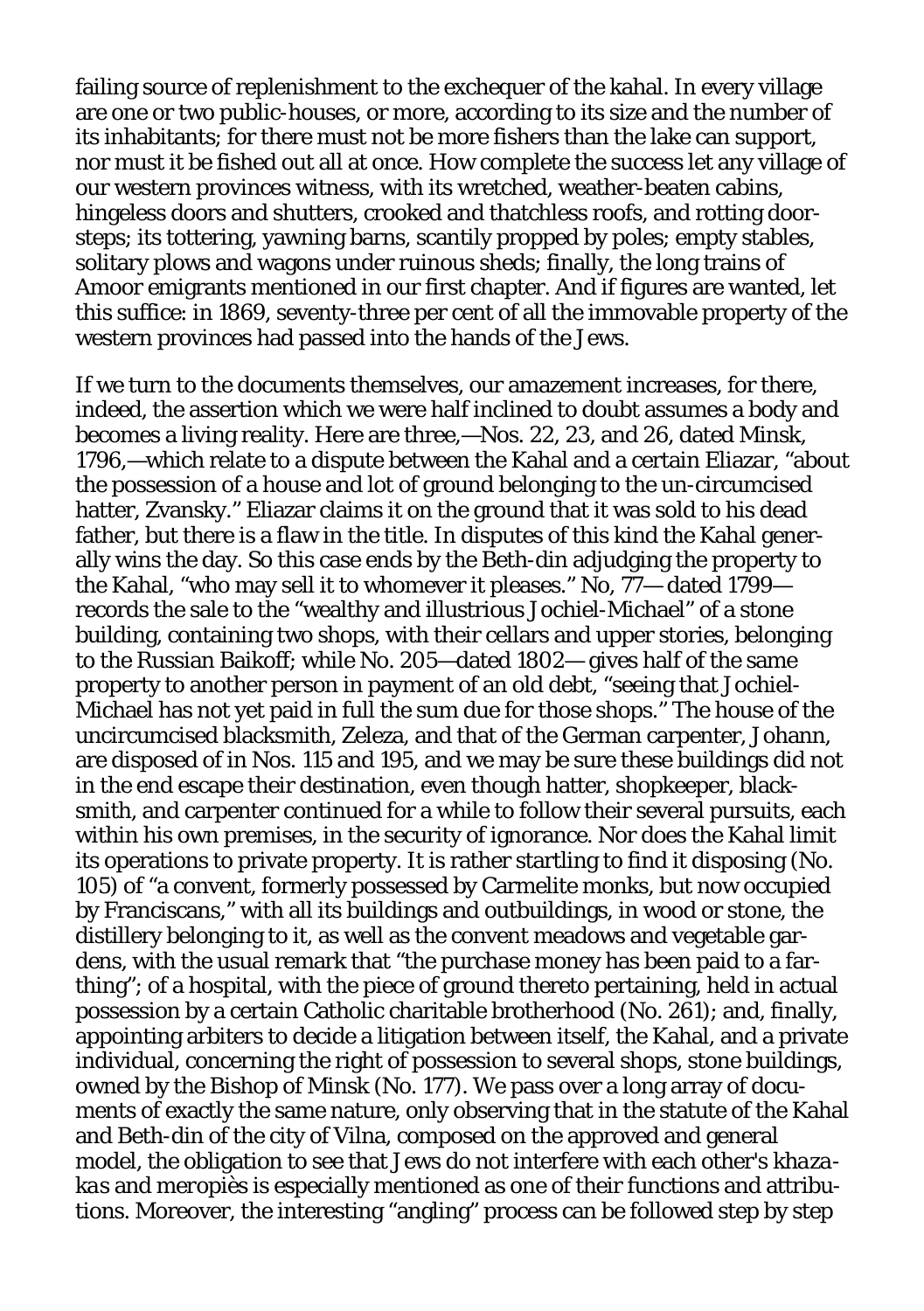in Gustav Freytag's powerful novel, *Soll und Haben* (Debit and Credit), in which we see the wealthy usurer Hirsch Ehrenthal systematically going to work on the property of the easy-going and imprudent Baron Roth-sattel, until the wished-for consummation is happily achieved.

It is well known how punctilious orthodox Jews are about their food, and how particular about having their meat butchered and cooked according to certain very strict regulations laid down in the Talmud; also how great and enduring is their repugnance to share the food of Gentiles, even though they will occasionally welcome a Christian guest to their own table. But what is less generally known is that this peculiarity of theirs, respected everywhere as a feature of their religious observances, very greatly affects, both directly and indirectly, the well-being of the populations among whom they are settled. So little is this suspected that no sort of objection is raised against their building slaughterhouses, and getting the entire butcher's trade into their own hands; indeed, the fact is mentioned with perfect innocence in the Russian Code of Laws: [7](#page-19-0) "In most of the towns of the western provinces there are no butchers but Jews, and only that meat is sold to Christians which is not found *kòsher*." It is supposed that the whole difference between *kòsher* and *trèf* (lawful and forbidden, clean and unclean meat) lies in the observance of or departure from certain ridiculously trivial and minute Talmudic ordinances concerning the knife to be used for slaughtering, its shape, sharpness, smoothness, the exact spot on the animal's throat across which it is to be drawn, and the like. If this were all, there would be no harm in handing over to the Christians meat pronounced unfit for the use of their fastidious Jewish brethren. But this is not all. When the animal has been successfully dispatched, according to all the refinements of Talmudic law, **[8](#page-19-1)** its internal parts—brain, heart, lungs, liver, bowels, etc.—are submitted to the closest examination from a hygienic point of view, and if a taint or symptom of disease is discovered in any of them, the whole carcass is pronounced trèf, and put into the market for sale to the Christian population. "We cannot wonder," remarks Brafmann, "at the profound loathing with which Jews regard the food of Christians, knowing as they do that much of the meat which is sold them is actually no better than carrion." Nor does their conscience sting them in the feast for so unjustifiable a proceeding, since they have for it the authority of the Mosaic law, which expressly says (Deuteronomy xiv. 21): "Ye shall not eat of anything that dieth of itself: thou shalt give it unto the stranger that is in thy gates, that he may eat it; or thou mayest sell it unto an alien; for thou art a holy people unto the Lord thy God."

Indirectly, the condition of the entire country (that part of it where the Jews are

<span id="page-19-0"></span>**<sup>7</sup>** Vol. V. Note to section 280, paragraph 42.

<span id="page-19-1"></span>**<sup>8</sup>** The Talmudic law devotes eighty-six chapters, divided into six hundred and forty-two paragraphs, to the regulations concerning slaughtering, *kòsher* and *trèf*.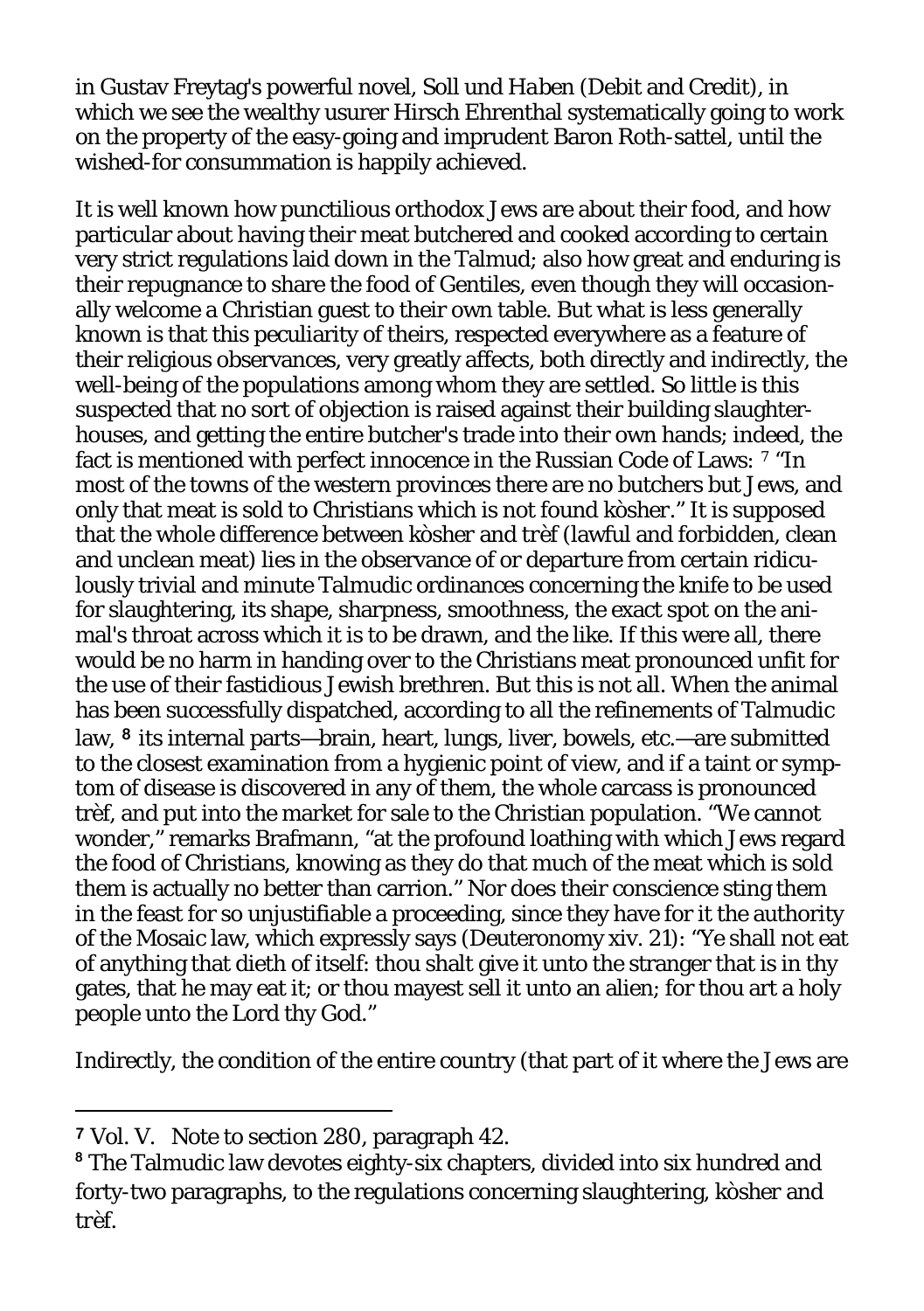allowed to dwell) is influenced by this separatism, because it furnishes the Kahal with its principal and most unfailing revenue,—universally known under the curious name of "box-duty,"—and thus always keeps it provided with large sums of ready money, which it uses at its own discretion to further the interests of the community, or avert any obnoxious interference on the part of the Christian authorities—principally by means of bribes to police officials and employees. The regulations about this tax and its collection form quite a complicated organization, too important in its effects to be dismissed with only a passing notice. It necessitates a considerable staff of officials, who hold their functions on oath and under dread of the *kherem*. First there are the professional slaughterers, trained in the business of killing according to Talmudic rules, and appointed by the Kahal. All cattle or fowls, without exception, that are to be consumed in the town—either for the market or for private use—must be slain by them, on pain of being considered "even as carrion"; the owner of a chicken may not kill it to make soup for his sick wife, but must take it to the sworn slaughterer. A certain duty has to be paid to the agents of the Kahal, always present on the premises, on every head of cattle,—ox, calf, sheep, or goat,—and on every fowl, varying according to their kind. It is to be paid, not in paper or copper coin, but in silver, and the slaughterer is forbidden "to unsheathe his knife before it has been so paid." This is only part of the box-duty. By far the greater part of it is levied on the retail sale of *kòsher* meat. This part falls on the purchasers, who pay three groats in silver (about one cent) on every pound they buy. Meat brought in from the surrounding country pays the same duty—*i.e.*, the owner can neither use it nor sell it unless he pays his three groats per pound to the collectors of the Kahal. Even fat is not exempt from the duty, and anyone who purchases either from a private person (*i.e.*, not from a butcher in the meat-market) must be shown the receipt of the collectors, or he may find himself devouring "carrion," "food unclean as pork," and come under the canonical *kherem* in consequence. There is in the market a special room, in which the collectors sit all day long to receive the money, while two superintendents continually "walk the floor" of the market, to see that every purchaser, after having received his piece of meat from the butcher, takes it straightway into the collectors' office, to be reweighed and to pay the duty. It is amusing to note the precautions that are taken to secure the money from fraud or foul play of any kind. "The collectors, to avoid abuses," it is stated in the regulation (Document No. 88), "are forbidden, under penalty of the most terrible *kherem* to put it in their pockets, but must slip it into a locked box, with a slit in the top." (Hence the name "box-duty.") Every evening they are to count the money, enter it into the book, then transfer it, at least twice a week, into a strongbox, deposited under the care of one of the rich men of the city, who, however, is not entrusted with the key—or rather keys, for the box has two locks. One of the keys remains with the collectors, while the other is in the charge of a third person, appointed every month by election. The contents of the strong-box are verified once a month, by persons specially appointed. When the Kahal makes a demand for money from the box-sums, "it must be signed by five members at least" (there are nineteen in all), and the money is taken out and delivered by both collectors jointly, not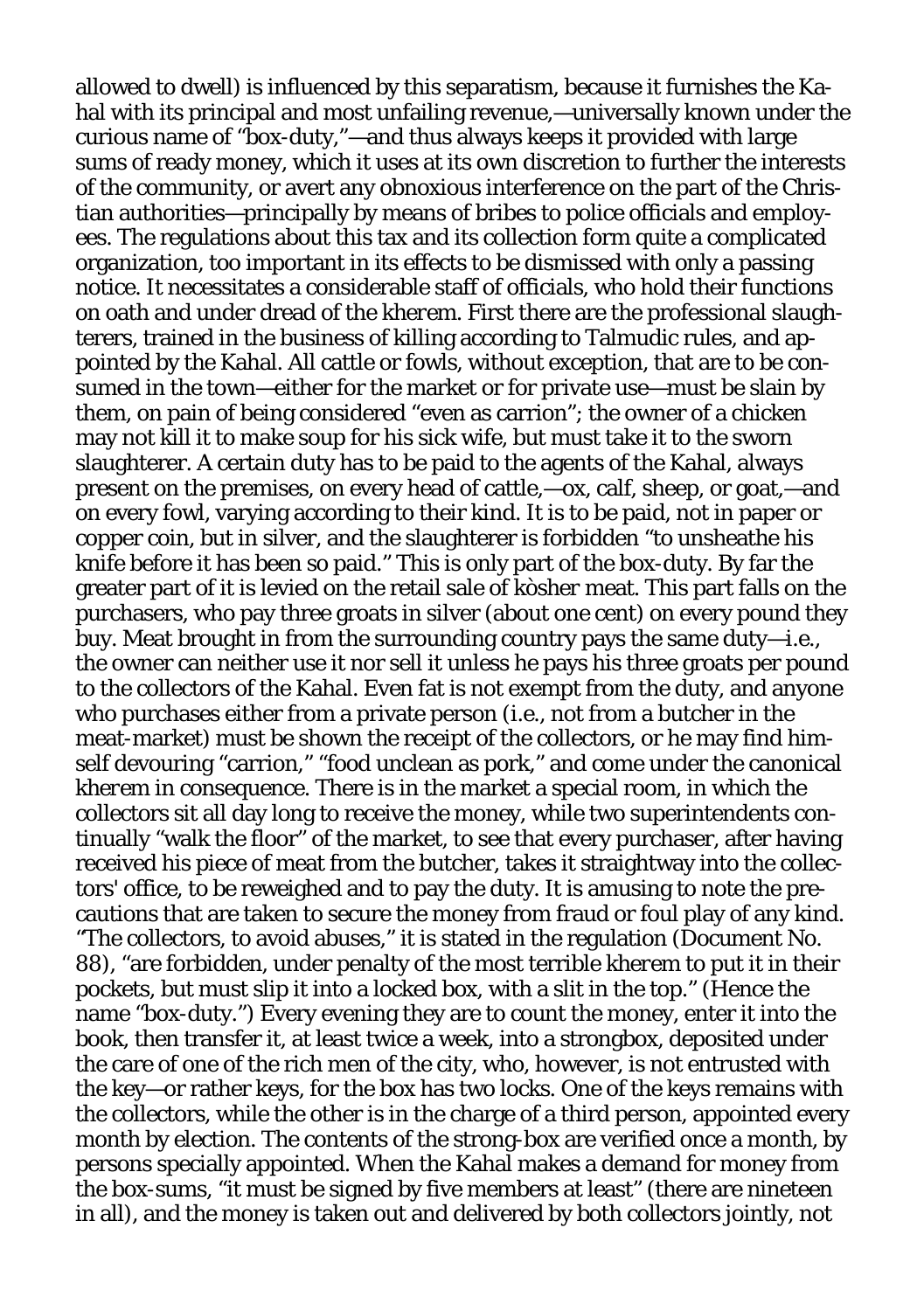otherwise. Butchers, in consideration of their having paid box-duty for the slaughtering of' the animals, are allowed to sell *kòsher* meat two groats per pound higher than *trèf*, so that the Jewish purchaser really pays a double duty on his meat.

A number of documents show that a great part of this box-money is regularly expended in bribes, either on given occasions, for an object, or in a generally propitiating manner, as gratuitous gifts on the two great holidays of the year— New Year's Day and Easter. These latter offerings being a very ordinary occurrence, in accordance with an old custom of the country, are registered quite openly as "holiday presents to the authorities" (No. 4); or, "to be taken from the box-money a hundred *zlotys* [a little over ten dollars] to buy coffee and sugar for presents to the authorities at Easter" (No. 114); or, "ordained by the 'chiefs of the city' to go the usual round at Easter, the necessary sums to be taken from the box-money" (No. 73); or, "bought four loaves of sugar, best quality, eightytwo pounds in all," for New Year's presents (No. 244). Actual bribes, given for a purpose, being of not so harmless a nature, are neither given nor expressed so openly. The documents which record the expense are worded covertly, as: "A hundred rubles to be employed in the purchase of rye and other grain *for a certain purpose*, and fifty rubles to be given to the secretary of the governor *in acknowledgment of a certain service*" (No. 33). The agents employed in such cases are instructed to do their best to secure proofs of the transaction, so that the Kahal may always hereafter have it in its power to exercise control over the official who has yielded to temptation, by threatening to divulge his offense. When affairs in the issue of which the Jewish community is interested—or a corporation, or even private individuals—are being transacted in one of the local courts, clever and trusty agents are directed to watch the case, and, if necessary, to give it a gentle push in the right direction by trying various blandishments on the members of the court,—such, for instance, as providing a luncheon, with choice wines, for the judges (No. 37). Now all this materially, if indirectly, affects the condition of the country at large, for every unlawful favor shown to the Jews is sure to react in a prejudicial manner on the Christian population. And were it not for the right to levy box-money on *kòsher* meat, the Kahal would not have always ready to its hand extensive means to dispose of in this way. Therefore it has taken care to secure to itself this never-failing source of revenue, by enlisting the Government on its side. It was easy for it to do this by assuming the responsibility for the payment of the taxes by the Jewish communities, and by undertaking to supply the required number of recruits or the corresponding "exemption-money" (under the old military system), and by representing the box-duty as the easiest and surest means to this end, as a supplementary reserve income, from which the taxes should be paid for the poor or insolvent members of the community. The consequence is that this duty, together with all the regulations about *kòsher* meat, without which it could not be levied, are under the sanction and protection of the Russian law, and actively supported by the local authorities, whose aid and assistance the Kahal may claim at any moment. The following are the express terms of the law: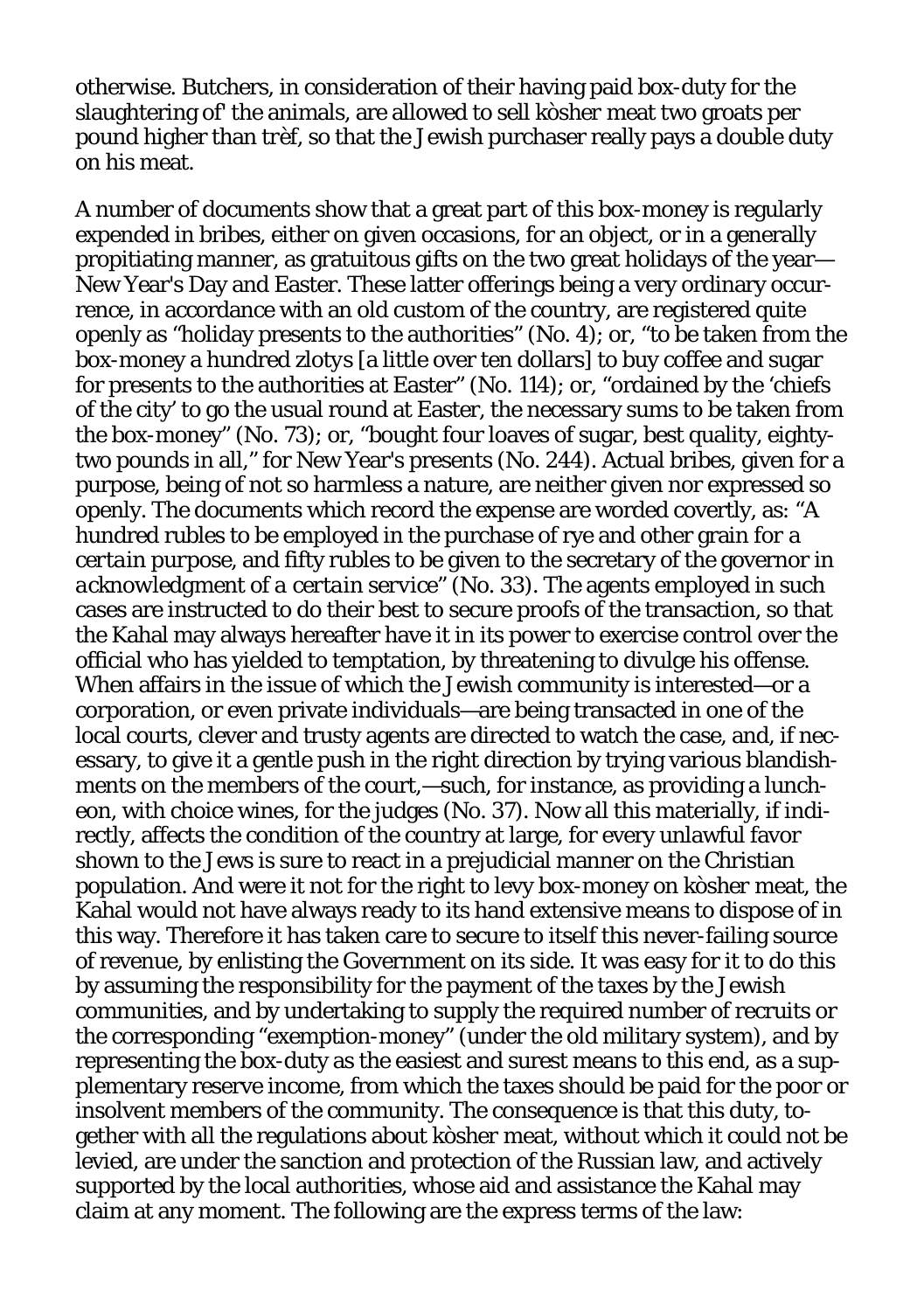"Subject to the box-duty are:

- 1. The slaughtering of cattle (per head of cattle);
- 2. of fowls (per each fowl);
- 3. the sale of kosher meat (per pound);
- 4. another item of the box-money is the fines imposed for the nonobservance of the regulations on this subject." [9](#page-22-0)

"The police, both urban and rural, and all other local authorities, are bound to render their aid and assistance, when such is required in legal form, to see that the box-duty be paid by the Jews without opposition or fraud." [10](#page-22-1)

How far the official object of the institution is achieved may be seen from the fact that, in 1867, there was a balance against the Jews in the government of Vilno of 293,868 rubles, 36½ kopecks arrear on taxes, and 341,097 rubles, 15 kopecks against those of Minsk. (A ruble is one hundred kopecks, and worth about seventy-five cents United States money.)

This exposition of the attitude which the Russian Jews [11](#page-22-2) have invariably held and still hold toward their Gentile fellow-subjects would be incomplete without a brief statement of the line of conduct which they follow with regard to the jurisdiction of the Gentile courts of justice, and to their own obligations as represented by oaths and promises made to Gentiles.

The first of these points is settled most unequivocally by the following extract from the "*Khoshen-Hamishpat*" (chapter 26, paragraph 1):

> "Jews are forbidden to go to law before a Gentile court of justice, or Gentile institution of any sort. This prohibition does not lose its force even in cases where the Gentile laws coincide with the Hebrew laws, nor even should both sides wish to submit their case to a Gentile court. He who violates this prohibition is a villain. Such an act is considered equal to blasphemy and rebellion against the entire Mosaic law."

The offender of course incurs the *kherem* in its entire rigor, and cannot be freed from it until he releases his antagonist from the power of the Gentiles. How consistently this principle is carried out is shown by two very remarkable documents, Nos. 165 and 166. Two Jewish members are to be elected to sit in

<span id="page-22-0"></span>**<sup>9</sup>** Statute on Taxes; supplement to section 281, paragraph 8.

<span id="page-22-1"></span>**<sup>10</sup>** *Ibid*, paragraph 57.

<span id="page-22-2"></span>**<sup>11</sup>** To these may safely be added the Jews of the eastern provinces of Prussia and Austria, Galicia, Bukovina, etc., and also Roumania, for in all these countries the state of things is exactly similar.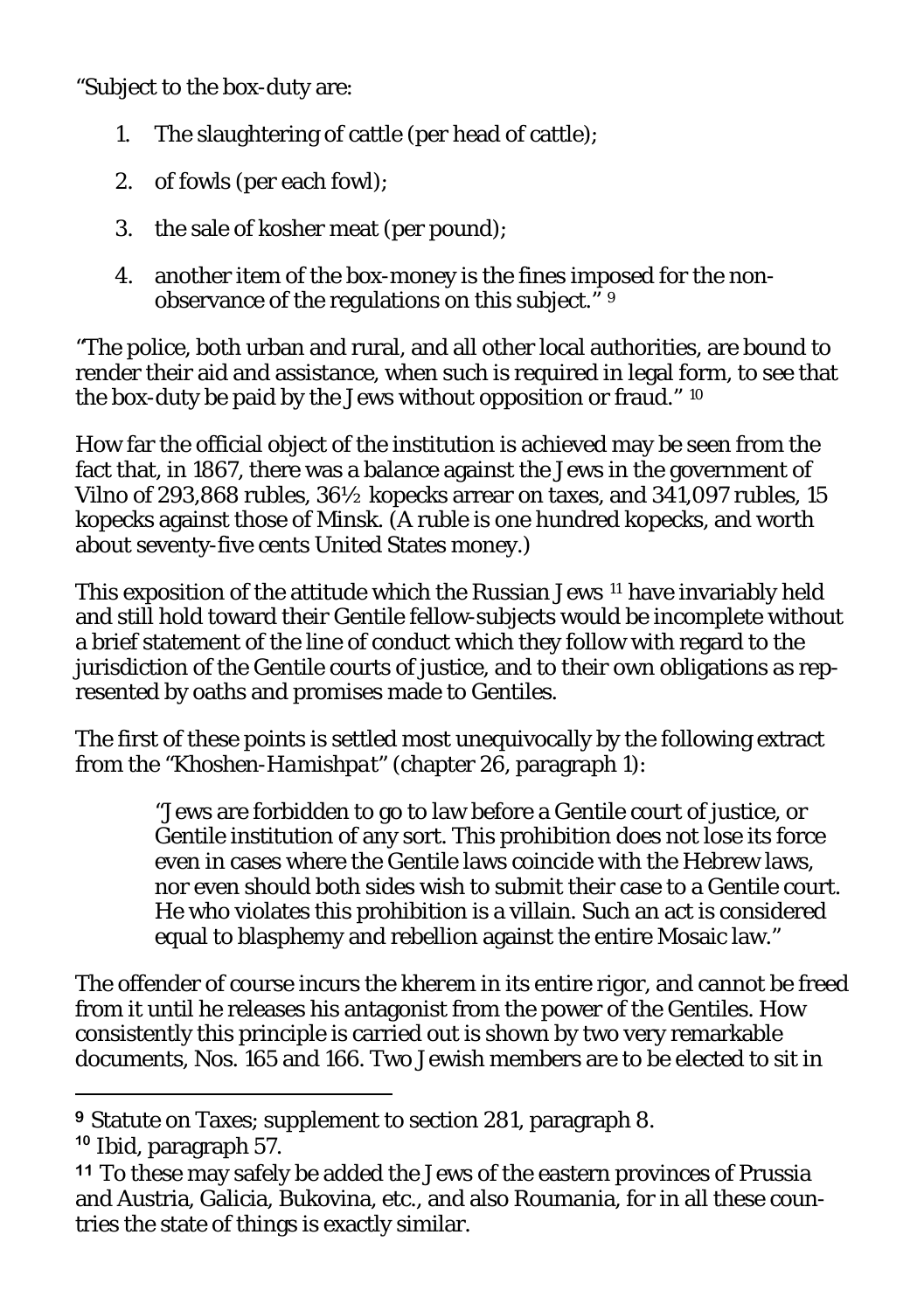one of the mixed minor local courts, called "oral courts," because cases of a very trivial nature are examined and decided by them orally, according to "custom" more than written law. Thirty electors have been chosen by a general assembly, and the names of the candidates have been proclaimed. Thereupon, and before the official election by ballot takes place, the candidates are summoned before the Beth-din, and there made to engage, under oath, "that, through all the time of their exercising the function of judges in the oral court, they will be guided by the directions and instructions of the Beth-din and Kahal; also that they will unconditionally obey all their commands with respect to the cases which will be submitted to the court." After this a committee of four persons—two members of the Kahal and two of the Beth-din—is appointed to make out a code of rules for the guidance of the two judges.

> "And all the resolutions signed by the committee shall be by said judges carried out punctually during a whole year. All this has been done with the common consent, in accordance with the laws and ordinances. At each sitting of the committee one of said two judges must of necessity be present, in order to consult together concerning the cases to be decided in said court."

It naturally follows from these premises that all oaths whatever taken by Jews, or testimony given by them under oath before Gentile courts or magistrates, may or may not be valid. Further opportunities for evading obligations to Christians are offered by the annual religious solemnity called *kol-nidreh*, the opening act of the great festival of *Yom-Kippur*, the day of national purification, of absolution and reconciliation with heaven, when all private chapels as well as the synagogues of the various corporations are closed, by special order and under pain of the *kherem*, so that Israel may pray to the Lord of their fathers jointly in the great synagogue, as one united family. It is the tenth day after the Hebrew New Year's day, its great holiness marked by a severe fast—total abstinence from food during twenty-four hours for all adults, and even children over twelve years old; like the solemnity of New Year's day it closes with the significant patriotic signal, the blowing of the sacred horns, which is answered by the entire congregation with the traditional ejaculation: "Next year in Jerusalem!" The fast and common prayer begin the night before, two hours before sunset, and are ushered in by the ceremony of *kol-nidreh*, which we will describe in Brafmann's own words:

> "When the men and the women, in holiday attire, have taken their separate stations in the synagogue, which is lighted by the wax tapers held by each person, and the leader of the choir (*cantor*) has taken his place, then the most notable members of the assistance open the ark, reverently take out the *thora*, while the choir thrice repeat the celebrated *kol-nidreh* to an ancient traditional chant; the congregation repeat it aloud with them. Judging from the pomp and reverence with which the Jews prepare for this act, an outsider would naturally con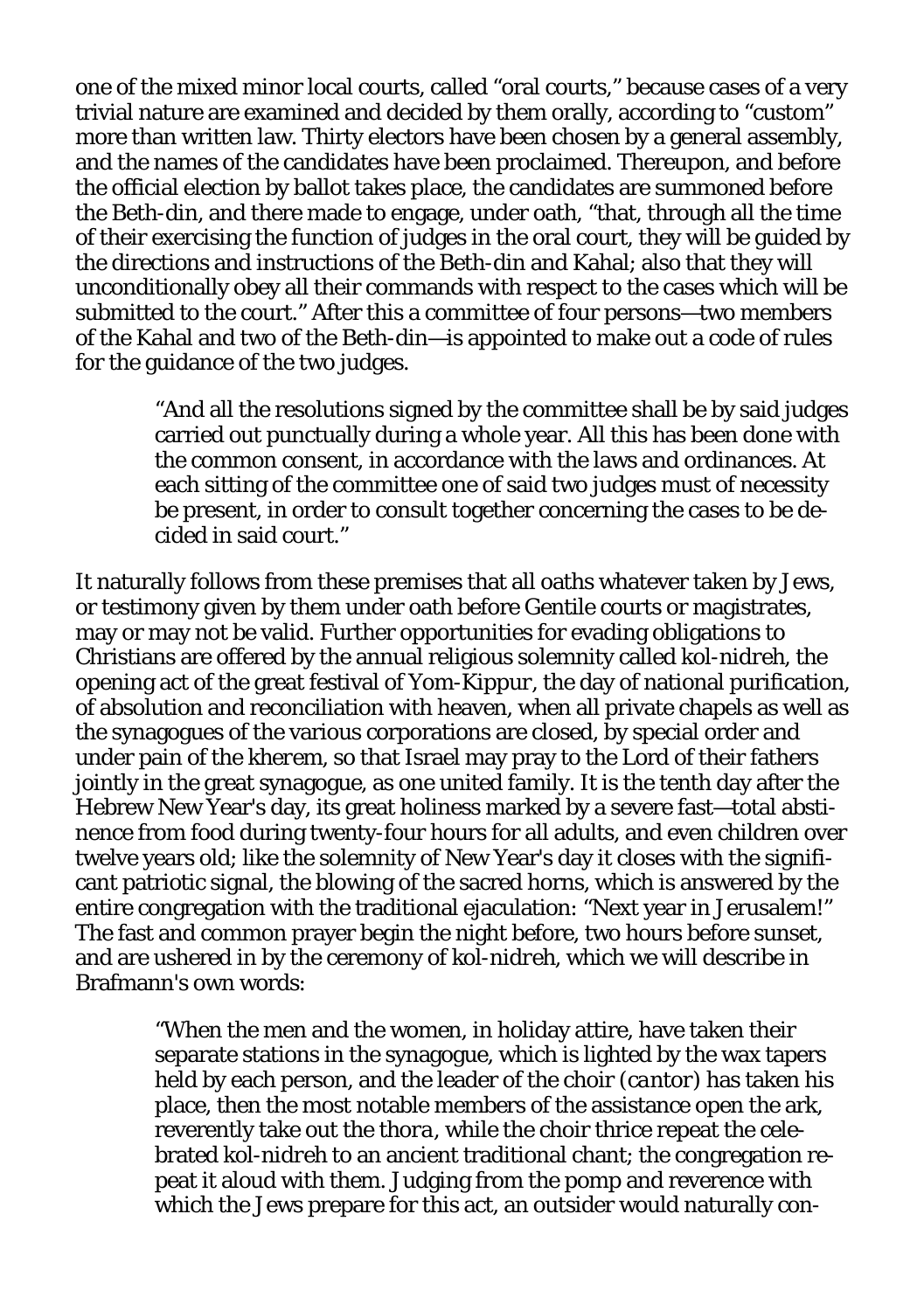clude that it is the very center-piece of the whole yearly cycle of spiritual exercises. But, if he knew the language, he would find that the words pronounced with such awe-inspiring ceremonial, such religious concentration and profound reverence, are not words of prayer at all, but an act by which the entire nation renounces all promises, oaths, and obligations given by each of its members in the preceding, and all such as will be given in the coming, year. With this public renunciation of a nation's plighted word, the whole moral base of social life does indeed fall to pieces. It is a fact so utterly revolting, that the greatest authorities of the Talmudic world itself have risen in protest against it. But not even they could prevail against the force of custom, and the *kol-nidreh* renunciation maintains its place among the most honored Hebrew rites."

This chapter cannot be more aptly concluded than by another extract from Brafmann's remarks, so pithy and forcible in their simple earnestness:

> "To students of law we venture to think that these documents will offer not a little interest; but we especially recommend them to the study of those who are curious to find out the real causes of the universal murmur of reprobation which has always been heard against the Jews from the surrounding world, and of the persecutions to which they have been subjected through eighteen centuries—*i.e.*, ever since the kahal has ruled this unhappy people."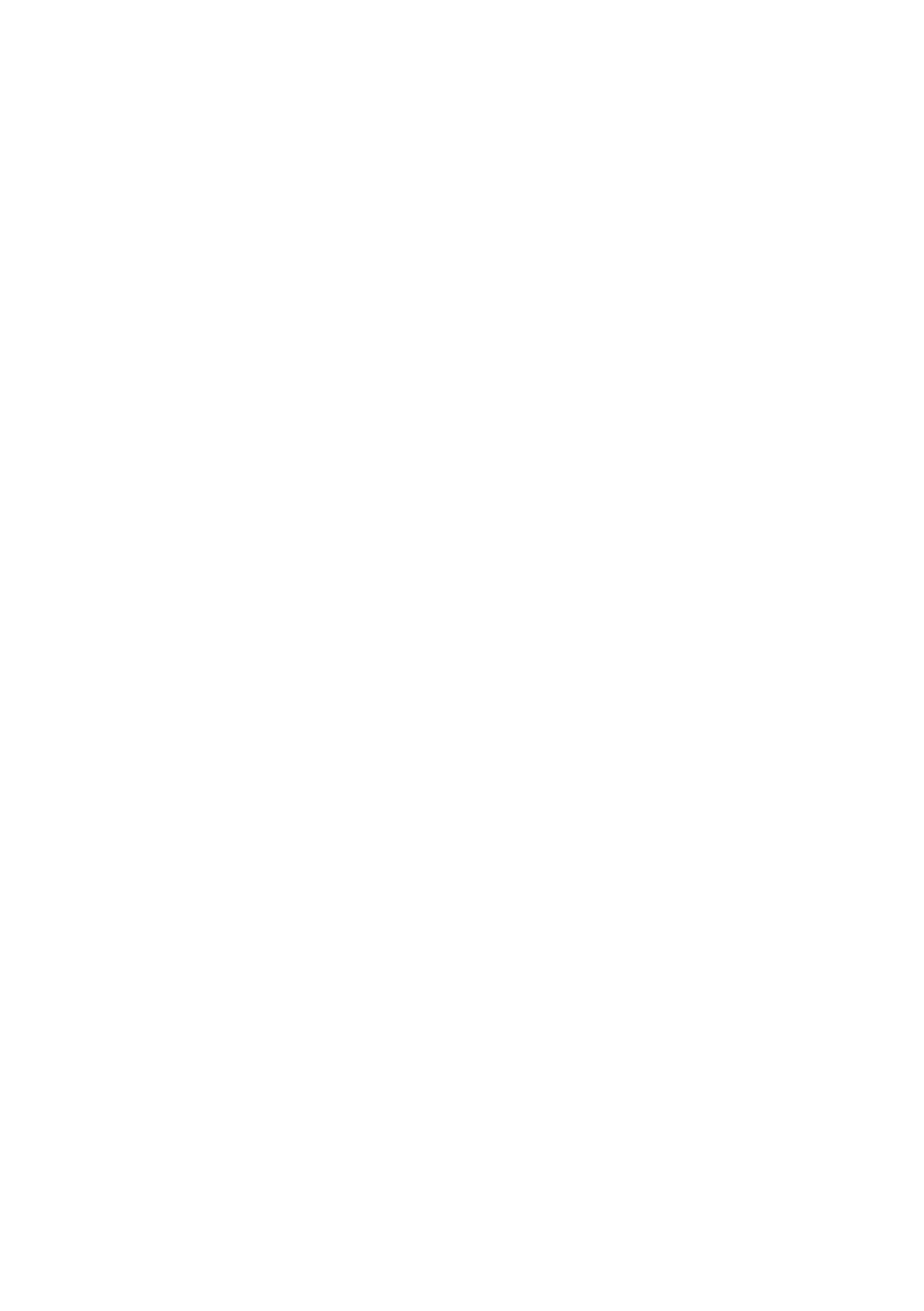Was Brafmann right in making these revelations—or, at least, in giving them the publicity of the press? Should not a certain merciful feeling have restrained him from thus exposing the short-comings of those who still were his brethren in blood and race? Should he not have been content to cut himself adrift from the vessel which held them? Scarcely. You cannot let your neighbor's house be broken into because you have friends in the gang, even though you have withdrawn yourself from them when you discovered their evil ways. Yet, Brafmann is emphatically and enthusiastically a Jew. He is deeply, passionately devoted to his people, and he possibly—who knows?—might have hesitated and temporized with his duty to his new brethren from tenderness to the old, had it not been his entire conviction that the Jews suffer quite as much under the system whose secret workings he divulges as the Christians themselves. For each power, each right, of the Kahal and Beth-din is a stick with two ends, of which the one descends on the Christian population and the other impartially belabors the Jewish community,—of course falling heaviest on the poorer mass, [12](#page-26-0) —with equal violence and equally fatal results. If the Gentile trader or artificer can never be sure that his house has not been sold over his head to a Hebrew fellow-citizen, on the other hand, the Jew who has bought a piece of ground or a house, from the Russian Government or a Christian owner, is made to pay an additional sum for the same property to the Kahal. Thus No. 87 records the sale "to Rabbi Khaim, son of Rabbi Isaac, Levite," of the right of ownership to a stone building, constructed by him on the market-place of Minsk, and only from the day that this second deed of sale is delivered to him is it said that the building belongs to him and his heirs forever, "from the center of the earth to the summit of the heavens." Further, as a rule, a Jew from one district is not permitted to trade or settle in another, and if he is, by special favor of the Ka-hal, he is made to pay handsomely for the privilege. For it is said in the law: <sup>[13](#page-26-1)</sup>

"At the present time, when we live under the rule of alien nations and too great an accumulation of Hebrew population may lead to collision with them, every Jew who comes to a city and wishes to settle in it, is a foe to those who already dwell there. Therefore the local kahal is given the right to close the door before the new-comers, to attain which object it is lawful for it to employ any means whatsoever, even to the power of the *goïm* [the local administration]."

<span id="page-26-1"></span><span id="page-26-0"></span>**<sup>12</sup>** So on one occasion, when the superintendents of the box-duty demanded an addition to their salary, the Kahal, instead of granting it from its own exchequer, imposed an additional duty on the sale of meat, and when the collectors in their turn applied the very next day for the same favor, the duty was still further increased—by one groat per pound—to satisfy them. (Nos. 173 and 176.) **13 "**Khoshen-Hamishpat" section 156, paragraph 7.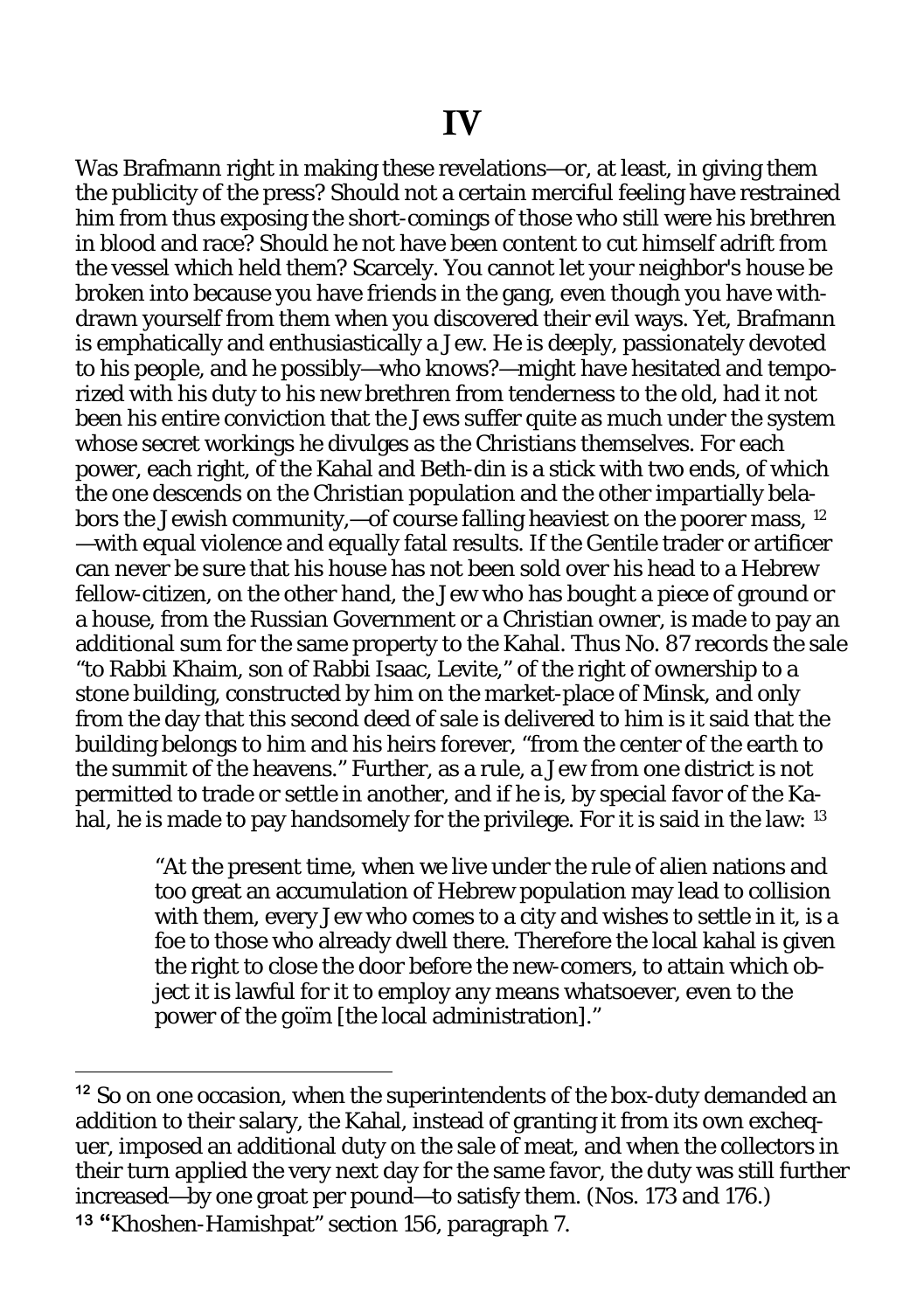"Even to the power of the *goïm*." That means the local Christian police, which is to the kahal what the secular arm was to the Inquisition. It is literally at its beck and call, owing to the sanction awarded by our laws to the box-duty. This same active sanction also enables it to exercise a most irksome supervision and an intolerable coercion over the private life of every Jewish family. A few instances will best illustrate the practical working of this simple and ingenious machinery.

However miserable a Jewish family, there are two occasions—a wedding and the circumcision of a son—on which a certain amount of festive expenditure is inevitable. Guests are invited, a meal is served, and musicians are hired. In none of these points, however, is the giver of the feast allowed to follow his own discretion or inclination, but must submit to a code of regulations, which would be amusing from their absurdity were they not so galling to all feeling of independence and human dignity. Here are a few items: "No one shall dare to serve at circumcision feasts refreshments consisting only of cakes and whiskey." There must be a meal of butcher's meat; if the feast-giver be a poor man, he must have meat for at least ten persons, and only in case of absolute destitution can an exemption be obtained from the Kahal. Visitors who come to offer congratulations on the birth of a son or daughter are forbidden, as well as the parents themselves, to taste refreshments in the shape of cakes, preserved fruits, or sweets of any kind, on pain of the canonical *kherem*. At weddings it is forbidden to serve a large cake with filling made of preserved fruit. "Before and after a wedding each of the families is allowed to give only one feast." "There must not be more than three musicians at a wedding, and they are not allowed to eat more than three times." To a circumcision may be invited "only relatives to the third degree, the two next-door neighbors on each side of the house and three from across the street, \*\*\* the teacher of the host's children," and a few more persons strictly determined. The invitations are to be sent through the messengers of the Beth-din—not otherwise. The feast-giver is entitled to a certain quantity of meat duty-free, which, however, the collectors deliver only on being presented with the list of guests, sanctioned by the Kahal and signed by the city-notary. Now, if the kahal had not contrived to secure the active cooperation of the state laws in levying the box-duty, it would not have the means of reminding every Jew, even on such occasions as household festivals, of its dread and resistless power. As things stand, its vengeance can fall on the rebel at any moment. To punish disobedience to its slightest regulations or even a temporary ordinance, it has only to summon the police and denounce the culprit as having infringed the laws concerning *kòsher* and box-duty. Who is to rescue the unhappy man from the hands of the authorities, who demand from him the legal fine for that offense? That he never committed it is no safeguard to him, for false accusation, even supported by perjury and recourse to the *goïm*, are among the *authorized* means to break rebellion. Two documents—Nos. 148 and 149—contain the exposition of the measures to be taken "in order to preserve the Talmudic court [Beth-din] from the disrespect which, in punishment for our sins, has of late made itself felt,—to prevent our foes from sitting as judges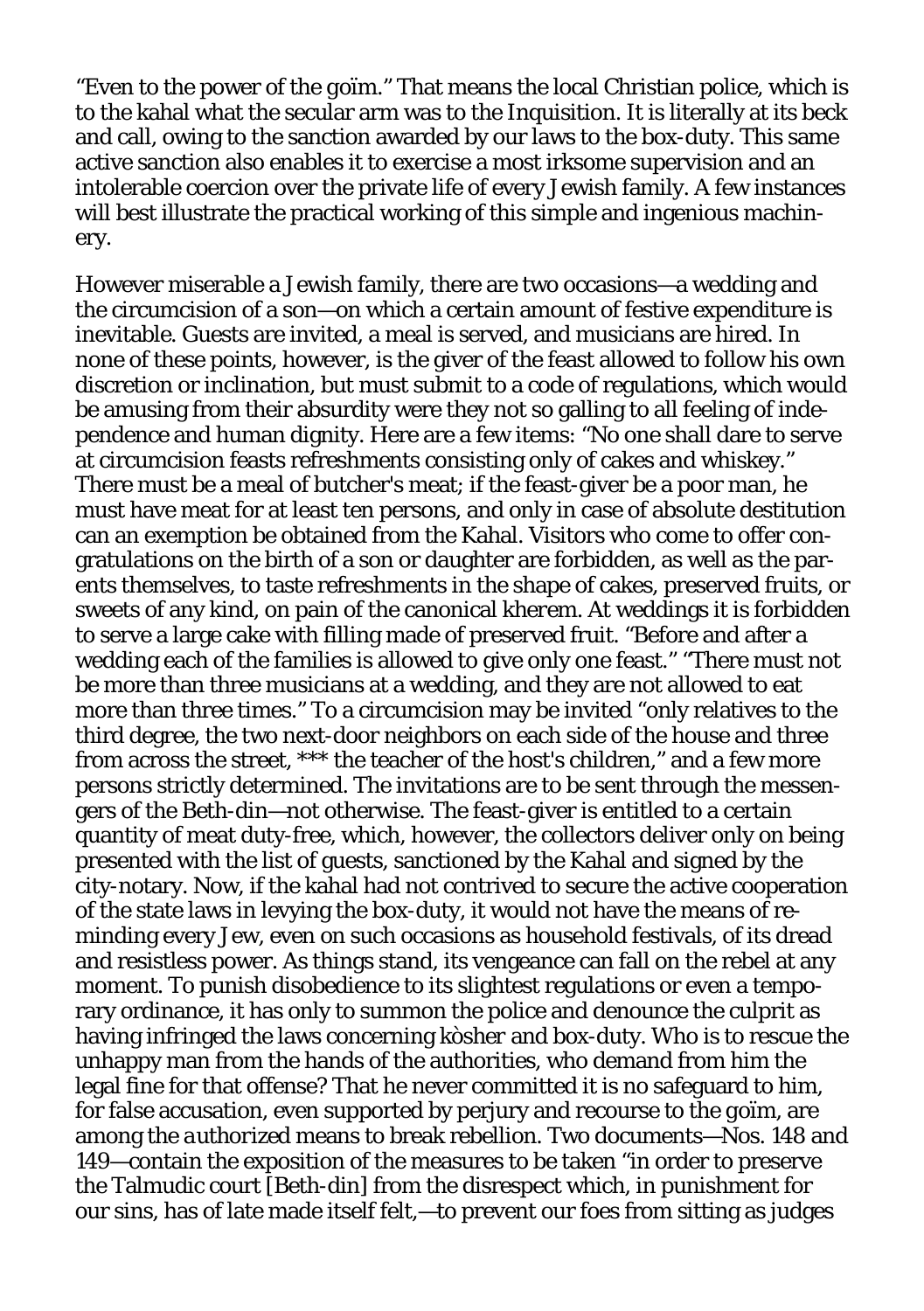over us, which Heaven forbid!—and to bend audacious apostates and rebels, so that every Jew may be submissive to the Talmudic law and court." The measures contained in No. 149 are much the most terrible, to be used only against hardened rebels, and when the case has been put in the hands of the "secret prosecutor"—a functionary who is elected every month by ballot from among the officers of the Beth-din, and who swears the most solemn oath to spare no person in carrying out the instructions of the Talmudic court, and never to reveal that he ever has been invested with the function of "secret prosecutor." [14](#page-28-0) Here are the nine paragraphs (some of them condensed) into which this remarkable document is divided:

- 1. The rebel is deprived of the offices which he may have held in the Kahal or corporations.
- 2. He is excluded from the community and any corporation to which he may belong.
- 3. He is excluded from general assemblies and corporation meetings.
- 4. He is excluded from all functions or honors in the synagogue. \*\*\*
- 5. He is not to be invited to any festival, public or private. He who invites him falls under the *kherem*.
- 6. No one is to rent from him his house or his shop, nor to let his own to him. \*\*\*
- 7. If he is an artisan, it is forbidden to give him work, on pain of the heaviest *kherem*.
- 8. If a betrothal contract has been entered into with him, the other party is freed from it, without incurring the fine usually imposed in such cases, and reimbursement of expenses.
- *9. It is lawful to proclaim in the synagogue that the rebel has eaten trèf food or infringed a fast, etc., to confirm the accusation by false testimony, and to have him punished as if he had done this thing.*

This document is approved and signed by fourteen members of the Kahal and Beth-din, and by the chief rabbi of the city of Minsk.

Nor are the Christian courts of justice less efficient tools than the local police in the hands of the Jewish rulers. One of the most common proceedings to punish disobedience or disrespect is to sue the offender in a Christian court for debt, real or imaginary. Thus, when litigation is to be decided by the Beth-din, it is

<span id="page-28-0"></span>**<sup>14</sup>** This strongly reminds us of the mediaeval *vehm-gericht*.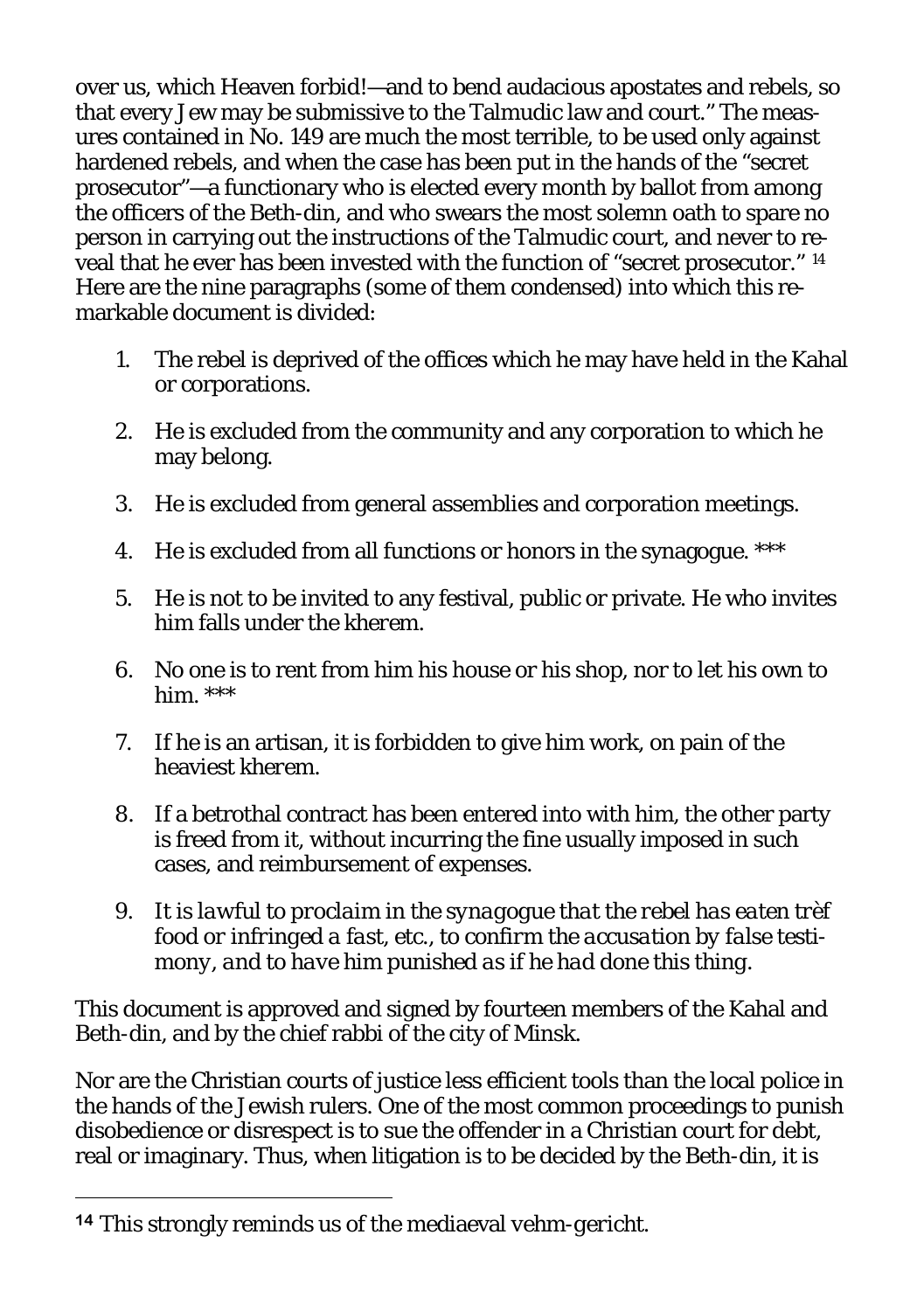customary, in order to secure the submission of the parties to the suit, to make them both sign blank bills before the case is tried. Then, should the losing party be dissatisfied with the decision and refer the case to the Christian court, which is his right under the state laws, the Beth-din fills the blank at its pleasure, and directs the nominal holder to present this perfectly legal document for payment through the local authorities. "This," says Brafmann, "accounts for the great number of litigations always on hand in Christian courts. They are generally nothing more than legal fictions used by the Beth-din or Kahal to compel the obedience of refractory members of their communities." If offenders return to the path of duty within a certain time, the claim is withdrawn. Sometimes the Russian courts receive genuine complaints, but they are usually powerless for redress, and bitterly are the plaintiffs made to rue their audacity. In 1866, a Hebrew widow complained to the mayor and town-council of Vilna that she had been charged fifteen hundred rubles for the burial of her husband, and compelled not only to pay this sum but to sign a declaration that she had done so voluntarily for charitable purposes, the corporation of undertakers having been directed to refuse burial to the body until she had submitted, which she had done at the expiration of five days. It is further seen, from the progress of the case, that the Kahal fined her five hundred rubles more, and compelled the police to recover this sum from her by representing it as an arrear on her share of the contribution for ransoming poor and insolvent Jews from military service. The impudence of the pretense was patent, yet the local authorities could do nothing, for the Kahal, in all that regards the collection and payment of taxes for the Jewish population, is a state institution.

The meaning of the little phrase, so frequently repeated, that it is lawful to the Kahal to compel obedience "by any means whatsoever, even through the power of the *goïm*," will now be sufficiently clear not to need further illustration, though such might be produced to any extent from Brafmann's book, to which indeed full justice could be done only by translating it.

Brafmann is, we repeat, a Jewish patriot in the fullest and widest sense. He admires his race; he takes pride in belonging to it, and loves his people with a passionate pity and tenderness which make his voice break and his eyes fill when he speaks of their sufferings and moral degradation under the oppressive system which holds them in iron bands. His dreams are of their regeneration, of their future power and greatness—not as a political nation, but as a highly gifted race, living on equal terms among other races, all artificial barriers being removed, and the field opened without let or hindrance of any kind to the free development of the many noble faculties of mind and soul so characteristic of what Renan calls "the admirable minority of Israel." If, therefore, he incurred by his revelations the utmost wrath of the rulers whom he exposed, and of the ignorantly fanatical mass, to such a degree that his life at one time was not considered safe even in St. Petersburg, where he dwelt after his book appeared; on the other hand, he is comforted and secretly supported by the sympathy of many of the more enlightened Jews who, like him, sigh for release from a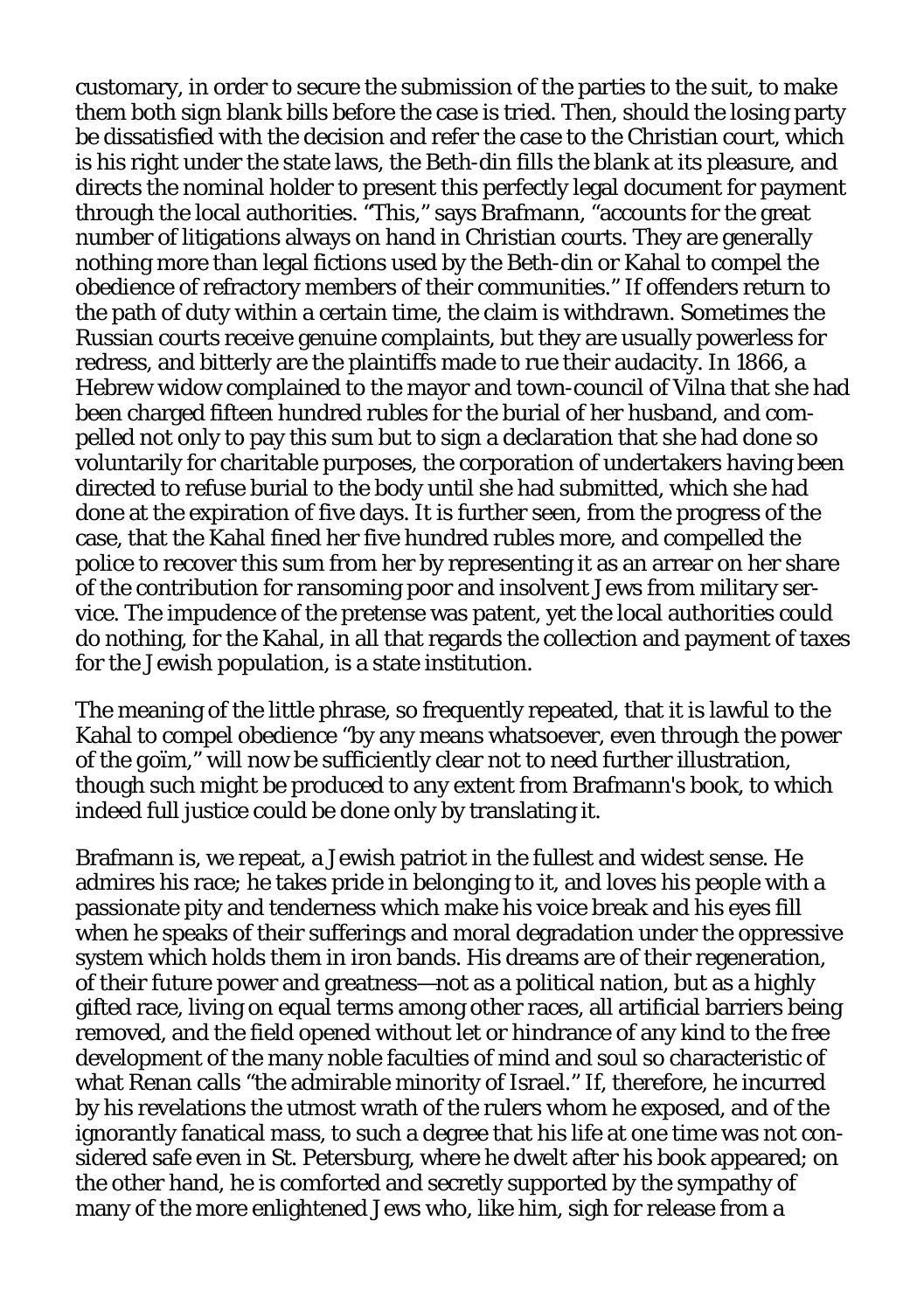bondage worse than foreign captivity. But for such support he could not have obtained possession of the precious pile of papers which were abstracted for him, not without danger, by a friend from the Jewish archive of Minsk.

The above exposition of a state of things which might be pronounced wildly unreal but for the irrefragable documentary evidence adduced, though far from exhausting the material collected by Brafmann, [15](#page-30-0) will, it is to be hoped, have clearly established one fact: that, whatever historical causes may underlie the oft-recurring popular outbreaks against the Jews, race animosity, and religious intolerance have never been alone at work, and, in our days, are no longer so at all. The only case of systematic persecution of them from fanatical motives is that of the Spanish Inquisition, though the motives were far from unmixed, even there. At all events, if the fathers of St. Dominic and their secular supporters did not object to enriching themselves with the spoils of the wealthy Jews they burned, we must do them the justice to acknowledge that they burned the poor ones quite as piously and scrupulously. In all other instances "Jewish riots" begin spontaneously; something—sometimes a mere trifle—happens to infuriate the mob, and they begin to kill and plunder. The massacres spread, rage for a few days, then stop, and everything goes the old round again —for a while. Ignorant fanaticism is only an accessory—true, a terrible one—which comes into play with the greater violence the further the occurrence is removed from us, in the "dark ages." But a significant feature is that the notorious usurers are always the first to suffer, and the bills and securities which hold whole provinces in bondage are the first property sought after and destroyed. This was the case even in the more than usually severe outbreak at the beginning of Richard I.'s reign, which ended in the horrible catastrophe of York, and the monkish chronicler who records it in terms of unseemly exultation, amid much revolting fanatical twaddle drops a word which strangely reminds us of the burden of popular complaint which recurred all through the riots of last spring. He calls the Jews "blood-suckers." <sup>[16](#page-30-1)</sup> Another curious coincidence is that then,

<span id="page-30-0"></span>**<sup>15</sup>** Thus, no mention has been made of the so-called "candle-money," nor of the extraordinary contributions, mostly in the shape of a percentage on capital, personal property and wares, levied by the kahal arbitrarily on special occasions, to avert some danger threatening the entire community. Such an occasion occurred in 1802, when the poet Derjàvin, a staunch Russian patriot, was in the ministry, and strove to carry through a law forbidding the Jews to keep taverns and public-houses in the villages. There was a great panic among them; the Kahals raised one million rubles for bribes and presents at head-quarters, ordered public prayers and days of fasting. Derjàvin was offered one, even two hundred thousand rubles, to withdraw the project. He told the Emperor (Alexander I.), and did not take the money; but others did, and the Jews won the day. Russian writers have celebrated the event as a triumph of humane and liberal policy, and it has been rather the fashion to abuse Derjàvin as a narrowminded *retrògrade*.

<span id="page-30-1"></span>**<sup>16</sup>** Charles Knight's "History of England," chapter 21.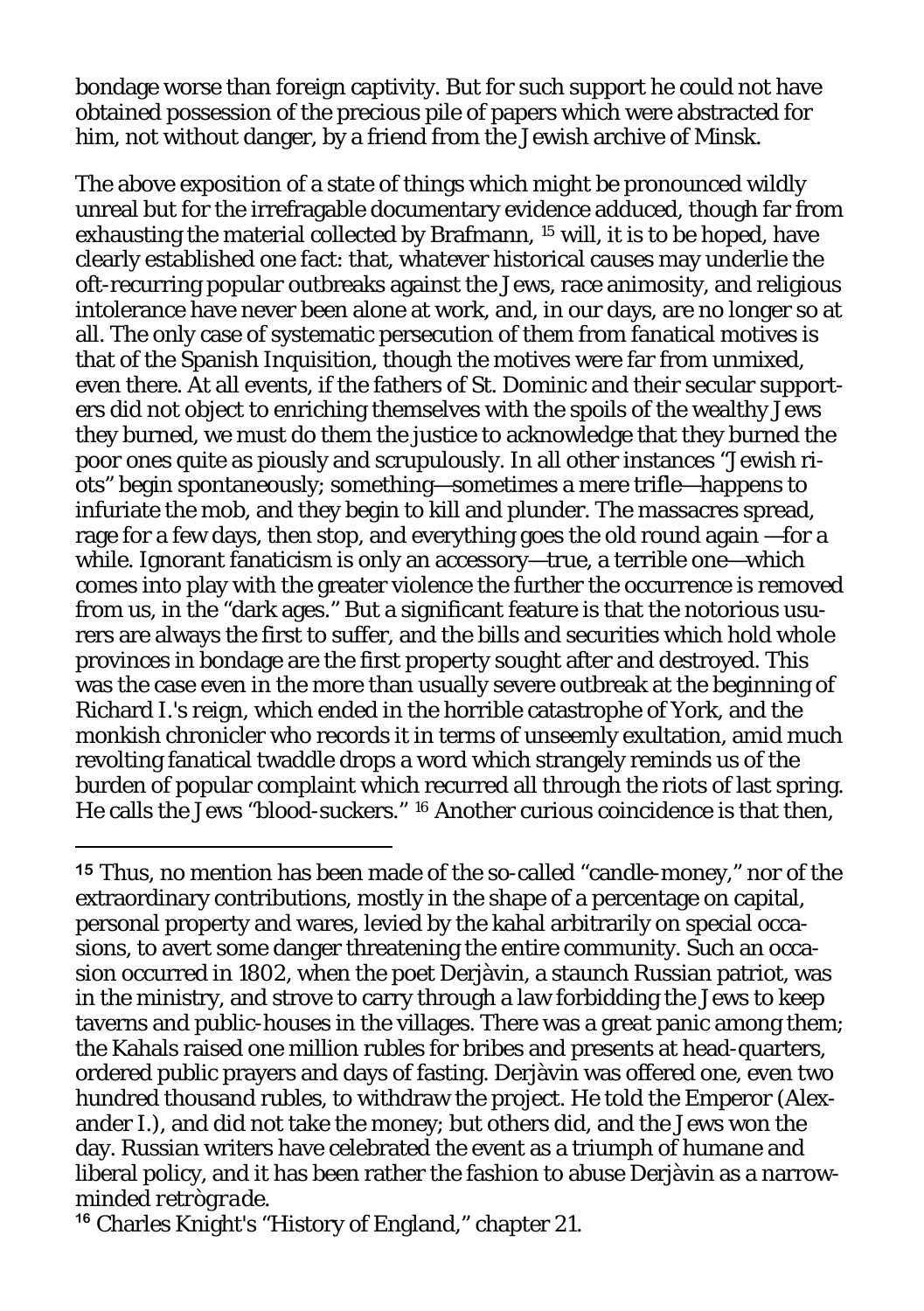in England, as nine hundred years later in Russia, "the rumor was spread that the King had issued orders to massacre the Jews." [17](#page-31-0) The facility with which the ignorant masses lend their ears to such absurdities betrays, at all events, a latent though monstrously distorted consciousness of having received at the hands of the race such wrongs and injuries as claim redress from their natural protector, the governing power. The difference between then and now, apart from the comparatively mild form of the recent paroxysms consequent on the general softening of men's natures, is chiefly this: then, religious feeling was actively mixed up with economical grievances and hideous reprisals, while now it is totally absent. And never could this mediæval specter be dragged forth to the light of our sober, unfanatical age, to account for phenomena of which the real causes must be obvious to every unbiased observer, were it not that by far the greater part of the so-called "liberal press" in Europe is in the hands of Hebrew editors and Hebrew writers —many of them men of great culture and talent, of great and well-merited authority in the world of letters and science, but whom it suits, from mistaken national zeal, to shed a false light on certain events and sides of modern life, to blind the eyes of superficial and docile readers with the dust of those cheap and plausible phrases of which the shallow orators of 1789-93 have left us so ample a store, and which can be as easily shuffled to prove anything or nothing as the cards whose combinations furnished forth the effective and patriotic speeches of Pieborgne, the lawyerminister in Laboulaye's "Prince Caniche." It is time to drop the sentimental liberal slang, through whose loose, wide meshes the biggest humbug can slip unchallenged, When a question of vital import is presented to us, the thing to do is to drive it into a corner and grapple with it, not muffle it up in commonplaces long ago worn threadbare. The Jewish question, in Eastern Europe and Western Russia, is such a question: let us then, for once, look it square in the face. The Jews are disliked, nay, hated in those parts, not because they believe and pray differently, but because they are a parasitical race who, producing nothing, fasten on the produce of land and labor, and live on it, choking the breath of life out of commerce and industry as sure as the creeper throttles the tree that upholds it. They are despised, not because they are of different blood, because they dress differently, eat peculiar food; not even because, herding together in unutterable filth and squalor, they are a loathsome and really dangerous element—a standing institution for the propagation of all kinds of horrible diseases and contagions; but because their ways are crooked, their manner abject, —because they will not stand up for themselves and manfully resent an insult or oppose vexation, but will take any amount of it if they can thereby turn a penny, will smirk and cringe, and go off with a deadly grudge at heart, which they will vent cruelly, ruthlessly, but in an underhand manner, and not always on the offender, but on any or all belonging to the offender's race. It is an essentially oriental feature, this making light of servile forms, so the feeling of pride be secretly treasured and revenge taken at some time and in some way—a feature which our Jews could not have retained so unimpaired had they not always

<span id="page-31-0"></span>**<sup>17</sup>** Hume's "History of England," chapter 10.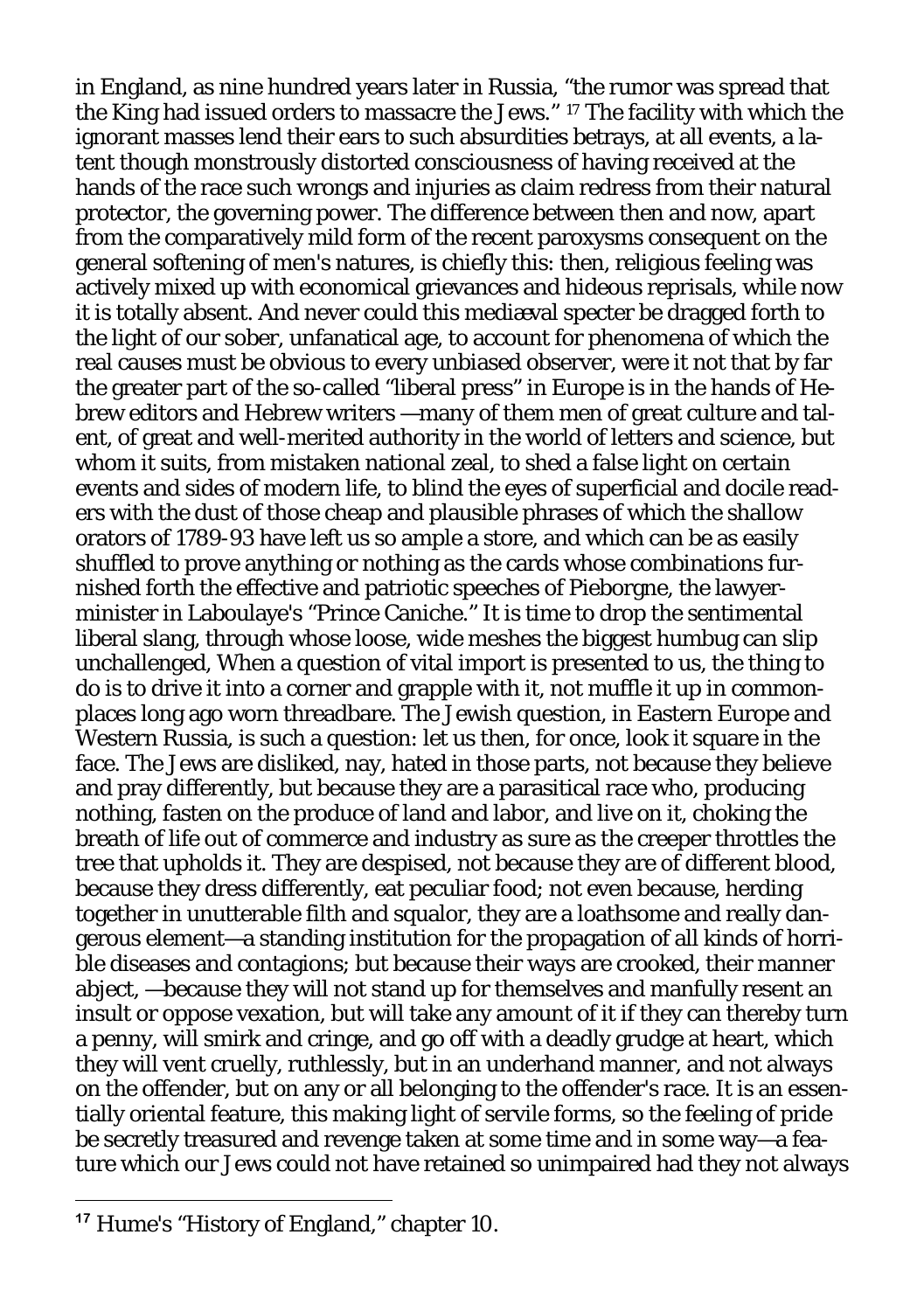been forcibly kept aloof, by their own rulers, from the ennobling influence of that compound of Grecian refinement and Teutonic manliness which we call modern culture, and which instills more than it teaches that the forms of servitude are as degrading as the fact. The readiness with which they appeal to foreign sympathy and interference, and which in any set of people holding the position of citizens would be looked upon and punished as state treason of the worst kind, is but another phase of their oriental nature—the inability to grasp the first principles of state-life, or perhaps rather their determination not to acknowledge themselves as belonging to any Gentile state. They are not "persecuted." Only, from time to time, the popular patience—that dike built up of ignorance, apathy, and habitual endurance—breaks; then there is an outpouring of angry waters. True, some things have become impossible. No invading conqueror, for instance, would dream nowadays of farming to the Jews *the churches* of a conquered people, as did the Poles when they held Galicia in the sixteenth century and later, thus authorizing them to tax the people arbitrarily for having divine service performed in their own temples. No government would now lend itself to such iniquity. Still we have just seen that, even without such open support, enough can be achieved to exasperate the most longsuffering people and goad them into momentary frenzy.

The question naturally arises: What is to be done? It is a momentous one, and might partly be answered by showing what ought *not* to be done—*i.e.*, by a review of the legislative measures, hostile or propitiating, which have been tried in different countries and at various times, and have utterly failed, as well as of the causes why they failed. Brafmann's "Kahal" and his other book, "Hebrew Corporations, Local and Universal," contain valuable material toward working out the problem; but it is not at the end of an already long paper that this feature of the subject can be considered—a paper, too, of which the special object is only to vindicate the age in which we live from the odious imputation of "intolerance and religious persecution," unthinkingly and indiscriminately brought against it. Yet the impression conveyed would be incomplete, nay, the entire tenor and drift of the paper might be misconstrued, without at least a hint at the solution which is desired and openly advocated by all enlightened Russians as represented by our liberal press. Briefly stated, it reads as follows:

> The legal emancipation of the Jews, begun years ago by granting them the right of buying and holding land, of entering the universities, and various smaller concessions, must be completed. They must share both the rights and the duties of their Christian and Mohammedan fellowsubjects, without restraints or privileges. As the first step toward such a consummation, the Kahal must necessarily be abolished, or at all events shorn of its power—a thing very easily achieved by simply depriving it of the right of levying box-duty on the slaughtering and sale of *kòsher* meat, and forbidding the sale of *trèf* to Christians. This would at once release the Jewish population from an intolerable pressure by delivering them from an irksome duty, and by depriving the town